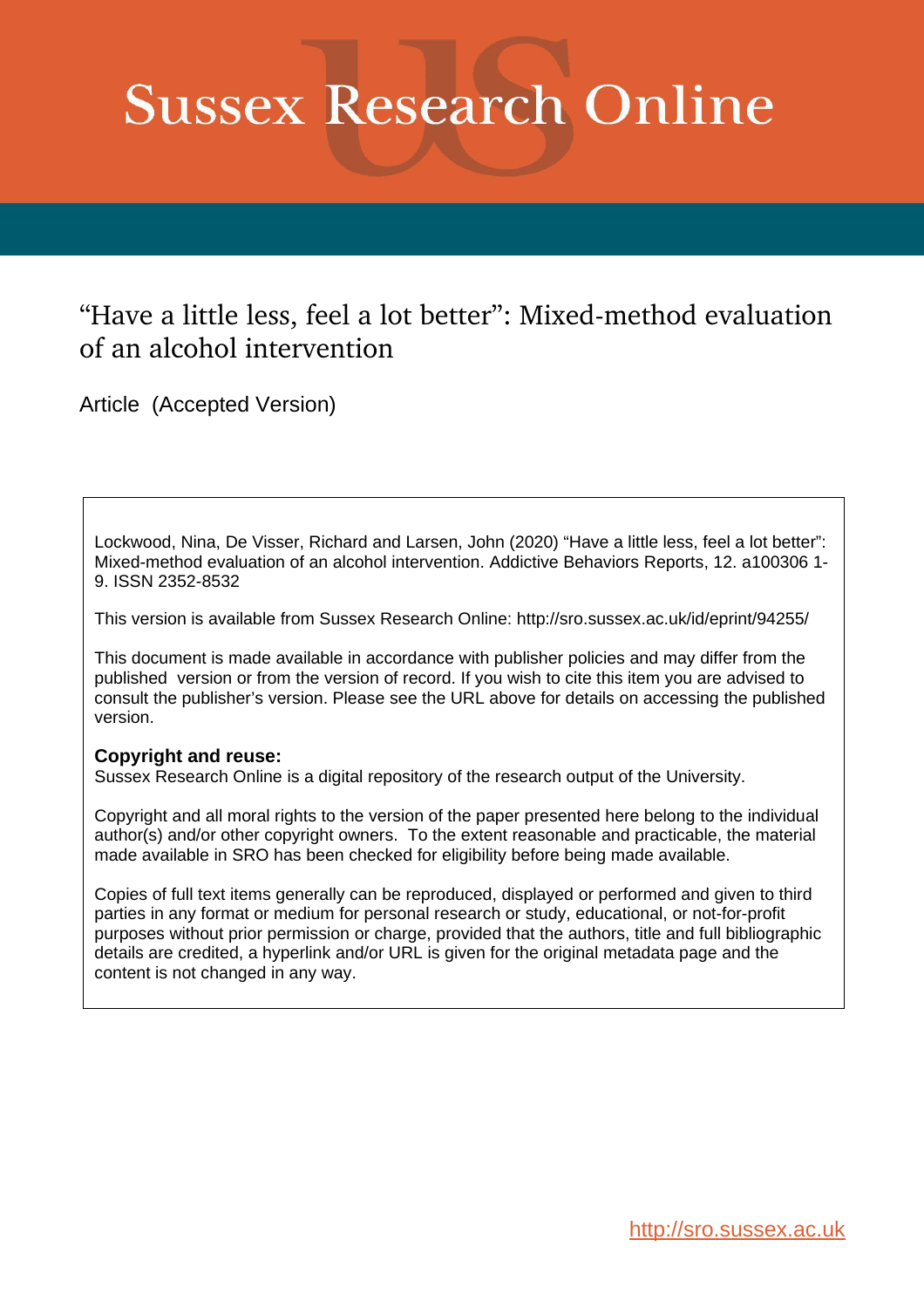Lockwood, N.C., de Visser, R.O. & Larsen, J.A. (in press) "Have a little less, feel a lot better": Mixed-method evaluation of an alcohol intervention. *Addictive Behaviors Reports*. **Note:** this is the accepted manuscript; the published version may differ

# **ABSTRACT**

The aim of the mixed methods study reported here was to evaluate the impact of a "gainframed", multimedia campaign to encourage heavier drinking men aged 45-64 years to drink less. Quantitative analyses were based on pre-intervention panel surveys of 3057 men in intervention regions and 500 in the control region, and post-intervention panel surveys of 1508 men in intervention regions and 219 in the control region. Qualitative analyses entailed thematic analysis of interviews with 14 men: five who had reduced their drinking after seeing the campaign, four who had considered reducing but did not, and five who did not consider changing. The campaign was associated with significant changes in alcohol consumption, and significant increases in readiness to change and likelihood of using moderate drinking strategies. In qualitative analyses, men appreciated the friendly, non-threatening tone and that the message was straightforward, meaningful, achievable, and was gain-framed - i.e., emphasised the benefits of drinking less rather than the harms of drinking too much. However, men who did not change their behaviour also identified several barriers to change. It would be important to address their views of their drinking as not problematic, as pleasurable, and as socially expected, and also their sense of not feeling empowered to initiate or maintain behaviour change.

Alcohol is an important contributor to the global burden of disease (World Health Organization, 2018). Excessive alcohol consumption increases the risk of acute adverse outcomes such as accidents and injuries, and many chronic health conditions (Gore et al., 2011; Hosking & Benger, 2013; Jones et al., 2008; Rehm et al., 2014, 2017; WHO, 2018). Governments in many countries have developed guidelines to encourage people to reduce alcohol intake and to help them to monitor their alcohol intake (Furtwängler & de Visser, 2013). In addition, various campaigns challenge people to change their drinking behaviour Some such as "Dry January" (www.dryjanuary.org.uk) are one-month alcohol abstinence challenges. Others such as "Hello Sunday Morning" (www.hellosundaymorning.org) encourage healthier patterns of drinking in other ways: be that permanent abstinence, temporary abstinence, or simply determining how to have a healthy relationship with alcohol.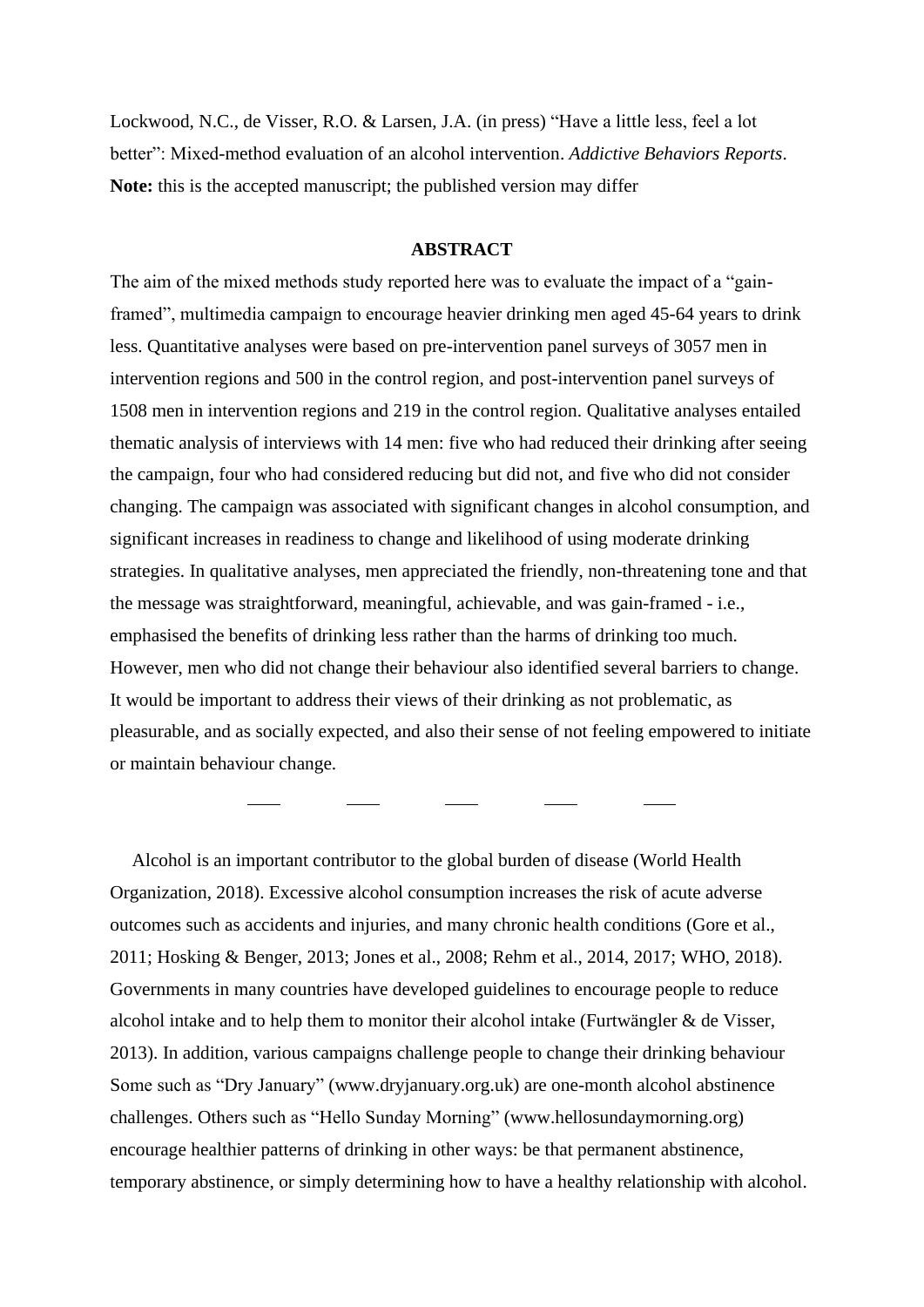There is some evidence that such efforts can help people to manage their alcohol intake, and may lead to longer-term behaviour change (de Visser & Piper, 2020; de Visser et al., 2016; Moss & Albery, 2018; Tait et al., 2019).

Various models of processes of behaviour change have been developed for use in health promotion research and practice (Prochaska & DiClemente, 1984; Schwarzer, 1999; Schwarzer & Luszczynska, 2008; Weinstein, 1988). In many models, individuals' readiness or willingness to change is an important component, so it is important to increase motivation to change, and to provide appropriate messages or advice for people who are ready to change. For example, within the Transtheoretical or "Stages of Change" Model (Prochaska & DiClemente, 1984) when people are exposed to health-promoting messages they may move from a stage of "pre-contemplation" to "contemplation" if they consider the messages to be relevant and motivating. Following on from this, people enter a "preparation" or "planning" stage, which precedes "action". There is evidence that people with different levels of willingness or readiness to change respond differently to the same health-promotion message or intervention (Heather et al., 2009; Merrill, Wardell & Read, 2015).

In addition to considering individuals' willingness or readiness to change, it is important to note that behaviour change messages can be presented with different emphases. Many studies have examined the relative impact of "gain-framed" messages - which emphasise desirable outcomes of a behaviour - and "loss-framed" messages - which emphasise undesirable consequences (Rothman & Salovey, 1997; Salovey, 2002). It has been hypothesised that lossframed messages are more persuasive for encouraging disease detection behaviour, but that gain-framed messages are more persuasive for disease prevention behaviour (Salovey, 2002; Churchill et al., 2016). One would expect gain-framed messages to be more effective for encouraging lower alcohol intake, because this is a preventive behaviour. However, there is inconsistent supporting evidence (Churchill et al., 2016; de Graaf et al., 2015; Quick & Bates, 2010). Similarly, studies of other behaviours - skin cancer prevention, smoking cessation, and physical activity - find that gain-framed messages are not always more effective (Gallagher & Updegraff, 2012; O'Keefe & Jensen, 2007, 2009; O'Keefe & Wu, 2012).

The gain-framed "Have a little less, feel a lot better" (HaLL) campaign was designed to help heavier-drinking men aged 45-64 become more aware of how much they routinely drink, and to make healthier choices, particularly about home-based drinking (Drinkaware, 2019). Campaign development was not explicitly linked to the transtheoretical model, but its targets and methods reflected an interest in encouraging behaviour change in men who had not considered doing so. The campaign was not formally mapped onto a taxonomy of behaviour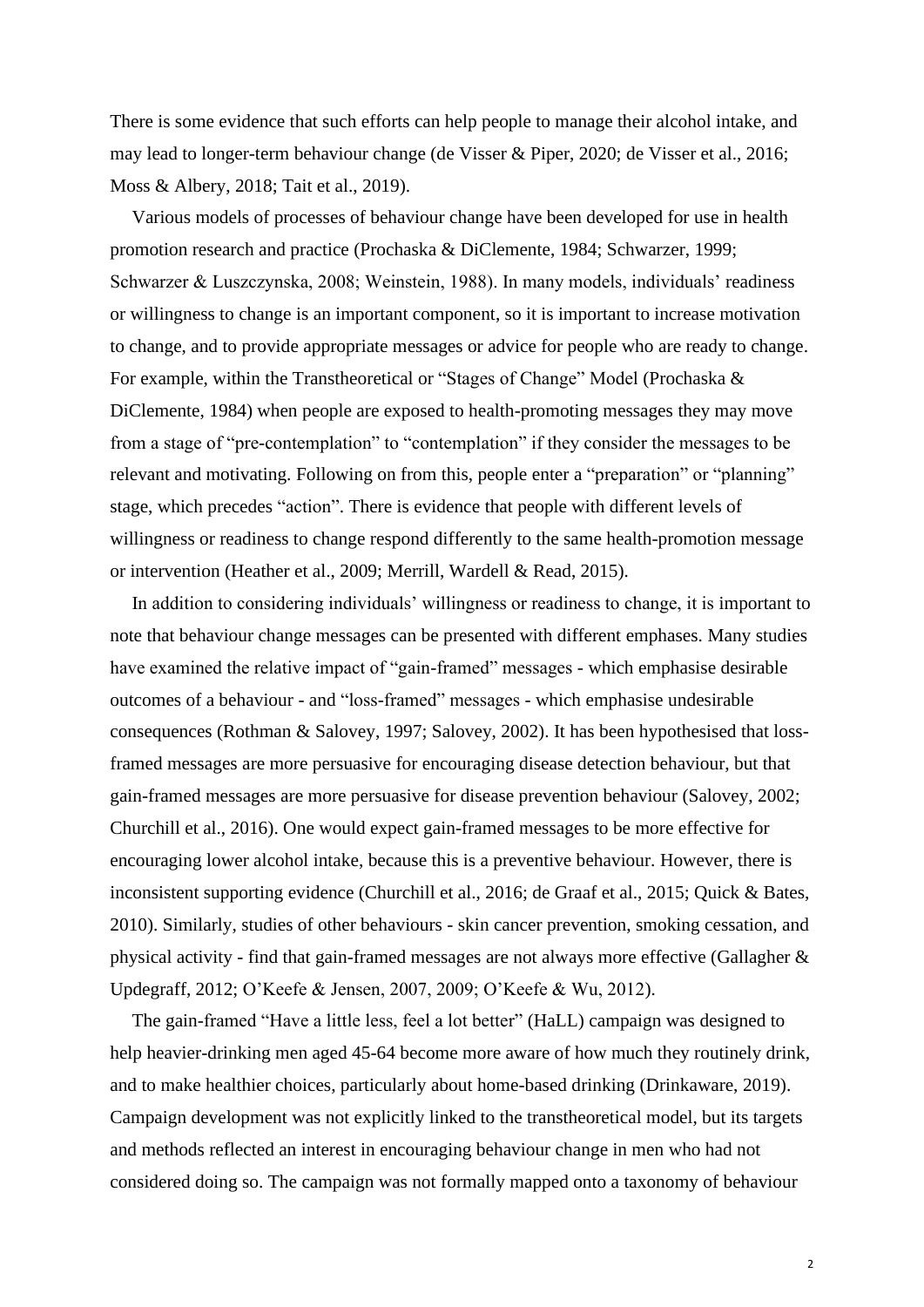change techniques, but its components covered many of the techniques identified by Michie et al. (2013): providing information about health consequences; providing information about emotional consequences; encouraging self-monitoring of behaviour; encouraging selfmonitoring of outcomes of behaviour; and encouraging behavioural experiments. This approach was taken because research suggests that multifaceted campaigns can be more effective than approaches that use a restricted range of messages and/or media (Wakefield et al., 2010). However, whereas mass-media campaigns have been successful in reducing some risk behaviours such as drink-driving, there is less clear evidence of the success of campaigns aimed at reducing alcohol intake in general (Moss & Albery, 2018). Mass-media alcohol campaigns are often recalled by individuals, and often result in changes in knowledge, attitudes and beliefs, but there is less evidence of their effects on alcohol intake (Young et al., 2018). This is likely to be influenced by message recipients' readiness to change, and their responses to loss- or gain-framed messages.

The HaLL campaign was developed by the Drinkaware Trust, an independent alcohol education charity funded largely by UK alcohol producers and retailers. The target group of men in mid-life was identified via research commissioned by Drinkaware (Ipsos MORI, 2015), and other data indicating that mid-life men have the greatest alcohol-related mortality risk (Office for National Statistics, 2016). The focus on home-drinking reflected midlife men's greater willingness to moderate their individual drinking than their social drinking: the anticipated loss of benefits of social drinking has been reported as a reason for them not changing their behaviour (Christmas & Souter, 2016; Parke et al., 2018). Whereas government-backed campaigns in the UK typically refer to "units" of alcohol - 10mL / 8g of pure ethyl alcohol (Furtwängler & de Visser, 2013; UK Chief Medical Officers, 2016) - the HaLL campaign did not specify a maximum unit intake. This was influenced by research evidence that drinkers often report that "units" are not intuitive or easy to use, and that adhering to guidelines may have detract from social drinking (Furtwängler & de Visser, 2017a, 2017b; Robertson & Tustin, 2018).

The campaign adopted multiple approaches: an online alcohol harm assessment tool, educational videos, posters, digital images, social media banners and radio advertisements on stations whose audiences contained many men aged 45-64. The materials were created to help heavier-drinking men aged 45-64 to understand how alcohol can affect their bodies, to advise them that small reductions in alcohol intake can make a big difference to their health, and to support them to take simple steps to reduce their alcohol intake. There was an accompanying website that outlined the background to the campaign and provided links to the resources: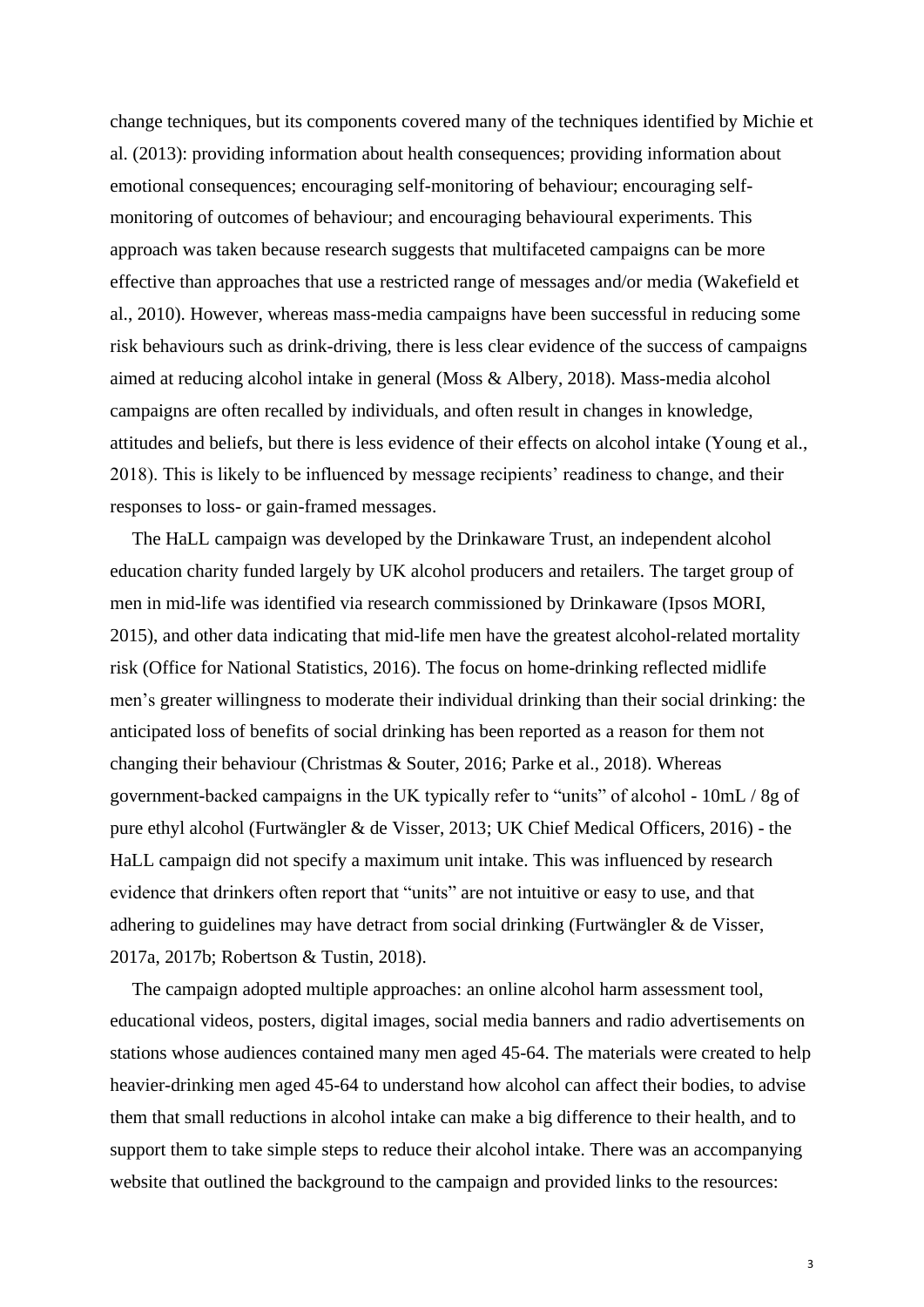www.drinkaware.co.uk/about-us/what-we-do/our-approach/our-campaigns/have-a-little-lessfeel-a-lot-better. The campaign was launched in May 2016 for 4 weeks and ran again for 12 weeks from September 2016.

The study reported here used mixed methods to evaluate the HaLL campaign. As noted above, the campaign was developed by the alcohol education charity Drinkaware. The data were collected by a market research company, and Drinkaware then engaged the first two authors to analyse the anonymised data independently. The first aim was to measure the impact of the campaign by comparing men from regions in which the campaign was run to men from a control region. Attention was given to actual behaviour (alcohol consumption) as well as putative predictors of behaviours such as beliefs about drinking and readiness to change. A second aim was to determine whether campaign impact differed for heavier and lighter drinkers given that the intervention was targeted at heavier drinkers. A third aim was to explore men's responses to the campaign, and to identify areas for improvement: attention was given to men's readiness or willingness to change.

#### **METHODS**

The samples were composed of adult members of the general population who had previously agreed to be contacted by the market research company. The university employing the first two authors gave IRB approval for the secondary analysis of anonymised data.

## **Quantitative assessment of impact**

#### Samples

Panel surveys of men aged 45-64 were conducted before the campaign began in May 2016 and after its conclusion in May 2018. The 2016 and 2018 samples were designed to be representative of the general population, and were created from a panel of over 1 million UK residents following the standard procedures of the market research company. The analyses presented here are based on pre-intervention surveys with a panel of 3057 men in the regions of the UK where the campaign was delivered and a panel of 500 in a control region where the campaign was not delivered, and post-intervention surveys with a panel of 1508 men in intervention regions and a panel of 219 men in the control region. The intervention samples were larger because within each of the 6 regions, samples comparable to the control sample were included. The control region was selected because it was geographically distinct from the other areas: this reduced the likelihood of inadvertent exposure to the campaign. There was not matching at the individual level, but the same sampling strategies were used in each region to obtain representative samples.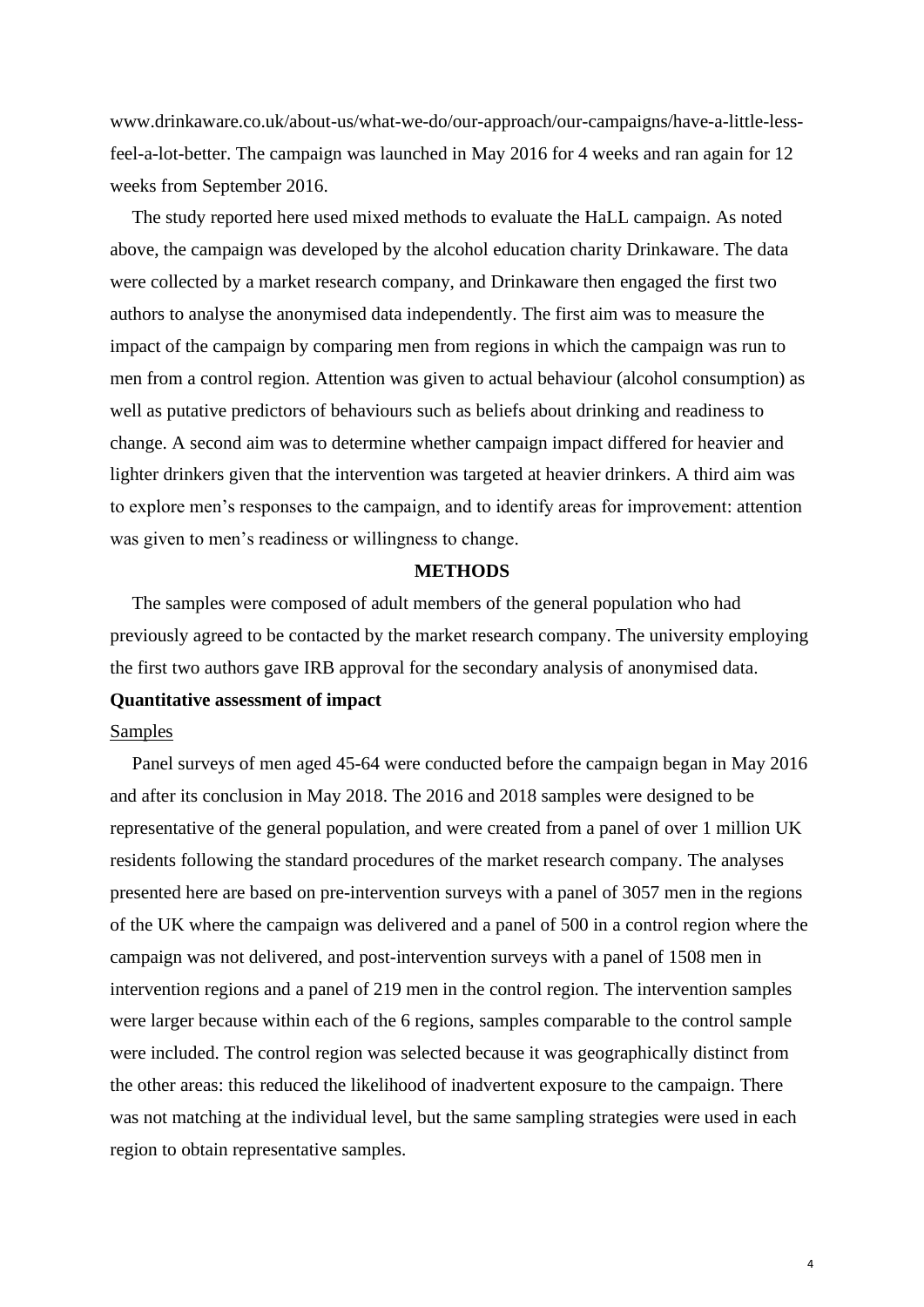#### Pre-post test: 2016 and 2018 questionnaires

Surveys were used in a pre-post design comparing men in the campaign regions to men in a control region. The pre- and post-campaign surveys were largely identical, but the latter also included items designed to enable evaluation of campaign content. The materials used are described below. They were designed by the market research company that administered the surveys. The analyses reported in this paper were conducted subsequently and independently by the authors.

*Alcohol consumption* was assessed using the 3-item Alcohol Use Disorders Identification Test - Consumption (AUDIT-C) scale, which assesses frequency of alcohol consumption, usual volume consumed on a drinking day, and frequency of heavy episodic drinking (Babor et al., 2001). Scores could range from 0 to 12, with scores of five and over indicative of "increasing risk" of harm, and scores below five indicative of "lower risk" (Bush et al., 1998).

*Perceived susceptibility to health problems* was assessed using one question: "Thinking about your alcohol consumption, how likely or not do you think it is that you will have increased health problems in the future if you continue to drink at your current level?" to which respondents replied using a 4-point scale (anchors: "very likely", "not at all likely").

*Readiness to Change* was assessed via a 3-item scale (Gunstone et al., 2018). Respondents used 5-point scales (anchors: "strongly disagree", "strongly agree") to respond to the statements: "I am actually changing my drinking"; "I don't think I drink too much"; "Sometimes I think I should cut down my drinking". The scale had acceptable internal consistency (Cronbach  $\alpha = .78$ ), with higher scores indicating greater readiness to change.

*Beliefs about health impact of drinking* alcohol were assessed with five items. Respondents used 5-point scales ("strongly disagree" - "strongly agree") to indicate their agreement with the statements: "A few extra drinks here and there can add up to more than is good for you"; "As long as you're not getting drunk, regular drinking won't affect your health"; "Cutting back on a few drinks is a good way to improve your health"; "Drinking is only a problem if it gets in the way of your day-to-day responsibilities"; "If most days of the week you have more than a couple of drinks then you may be storing up health problems". The scale had acceptable internal consistency (Cronbach  $\alpha = .70$ ), with higher scores indicating greater perceived health impact of drinking.

*Moderate drinking strategies* were assessed with 10 items. The root "Here are some things people have said they do to moderate their drinking. Have you tried any?" was followed by the strategies: "Alternate alcoholic drinks with soft drinks or water"; "Avoid always having alcohol in the house"; "Avoid being in a round of drinks"; "Avoid drinking alcohol on a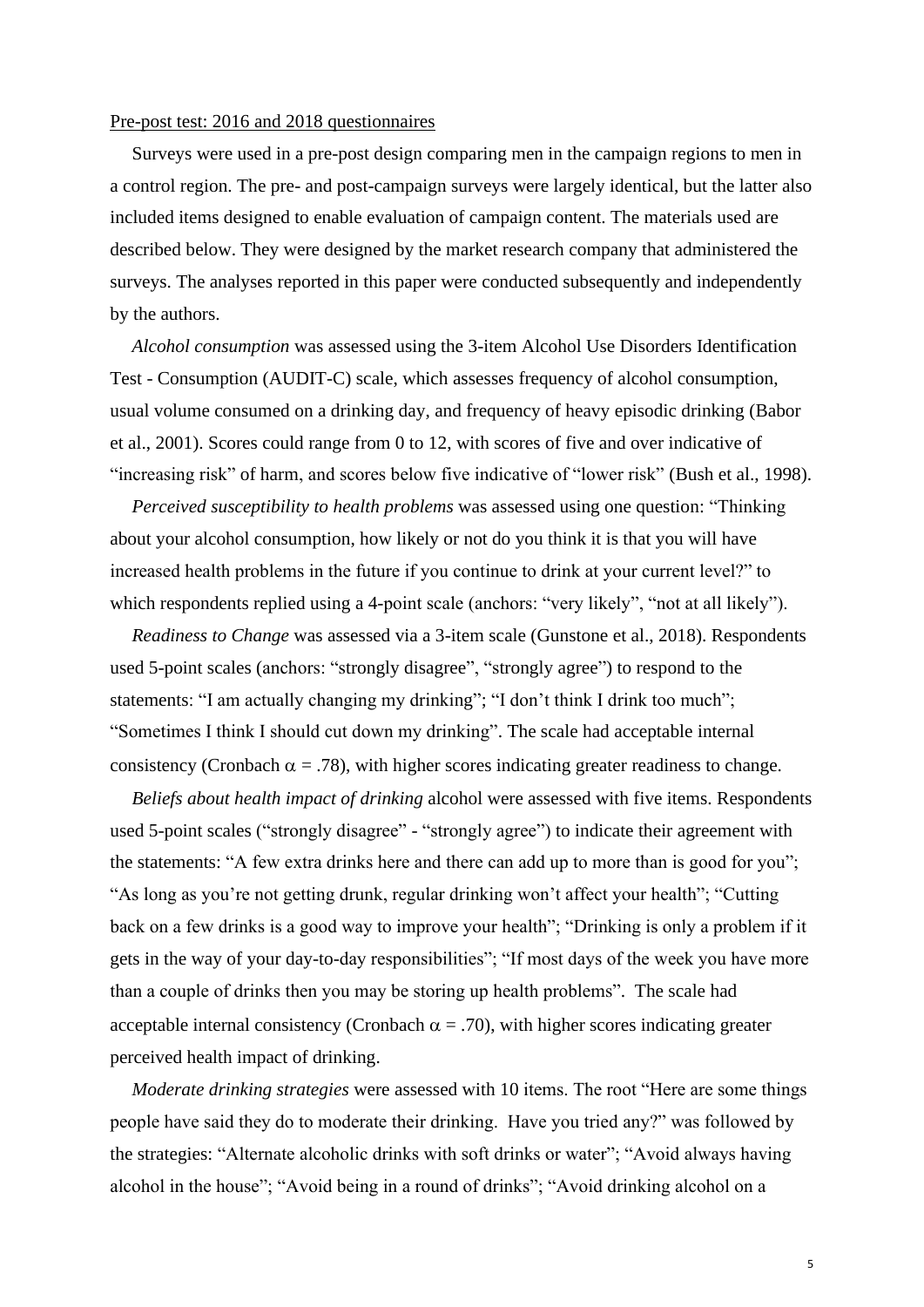'school/work night'"; "Drink a lower strength alcoholic drink"; "Drink smaller glasses of wine or smaller bottles of beer"; "Drink within the daily guidelines"; "Record how much I am drinking"; "Set myself a drinking limit e.g. just a glass/bottle"; "Stay off alcohol for a fixed time period". Respondents used a 5-point scale to indicate their engagement with them ("I have been doing this for a while" - "I could never see myself doing this"). The scale had good internal consistency (Cronbach  $\alpha = .86$ ), with higher scores indicating greater engagement with moderate drinking strategies.

#### Impact of campaign: 2018 questionnaire

The 2018 survey assessed recall of, and responses to, the campaign. First, respondents indicated whether they could recall any alcohol harm-reduction campaign in the last year (yes/no). Those who could were then asked if they recognised the HaLL campaign, and if they recognised each campaign element (yes/no): "Know it all" radio advertisement; radio advertisement on "TalkSport"; Digital/social media messages; Drink compare tool on website; "Health Harms" video; Washroom poster.

For the campaign overall, and for each campaign element they recognised, respondents used a 3-point scale ("not at all", "a little", "a lot") to indicate how it influenced them to: consider how healthy my drinking habits are; make a plan to cut down my drinking; actually change my drinking habits; talk to family or friends about my drinking.

Respondents who did not recall the campaign were shown the HaLL campaign materials and asked a series of questions about the potential impact of each element. All questions had the same stem "How likely do you think it is that this campaign will prompt men in your age group to ...". This was followed by four statements corresponding to the four changes noted in the final sentence of the preceding paragraph.

#### Analytic strategy

Survey data were analysed using standard parametric tests (MANCOVA) and nonparametric tests  $(\chi^2)$ . The dependent variables were those five listed under the heading "prepost test: 2016 and 2018 questionnaires": Alcohol consumption (AUDIT-C); perceived susceptibility to health problems; readiness to change, beliefs about health impacts of drinking, and moderate drinking strategies. Tests were conducted to assess overall intervention effects, and to assess whether campaign impact differed for heavier and lighter drinkers. Prior to analysis, samples were weighted to reflect the population in relation to age, region of residence, and occupation-based social grade. In addition, age and social grade were included as covariates in MANCOVA to account for any between region differences.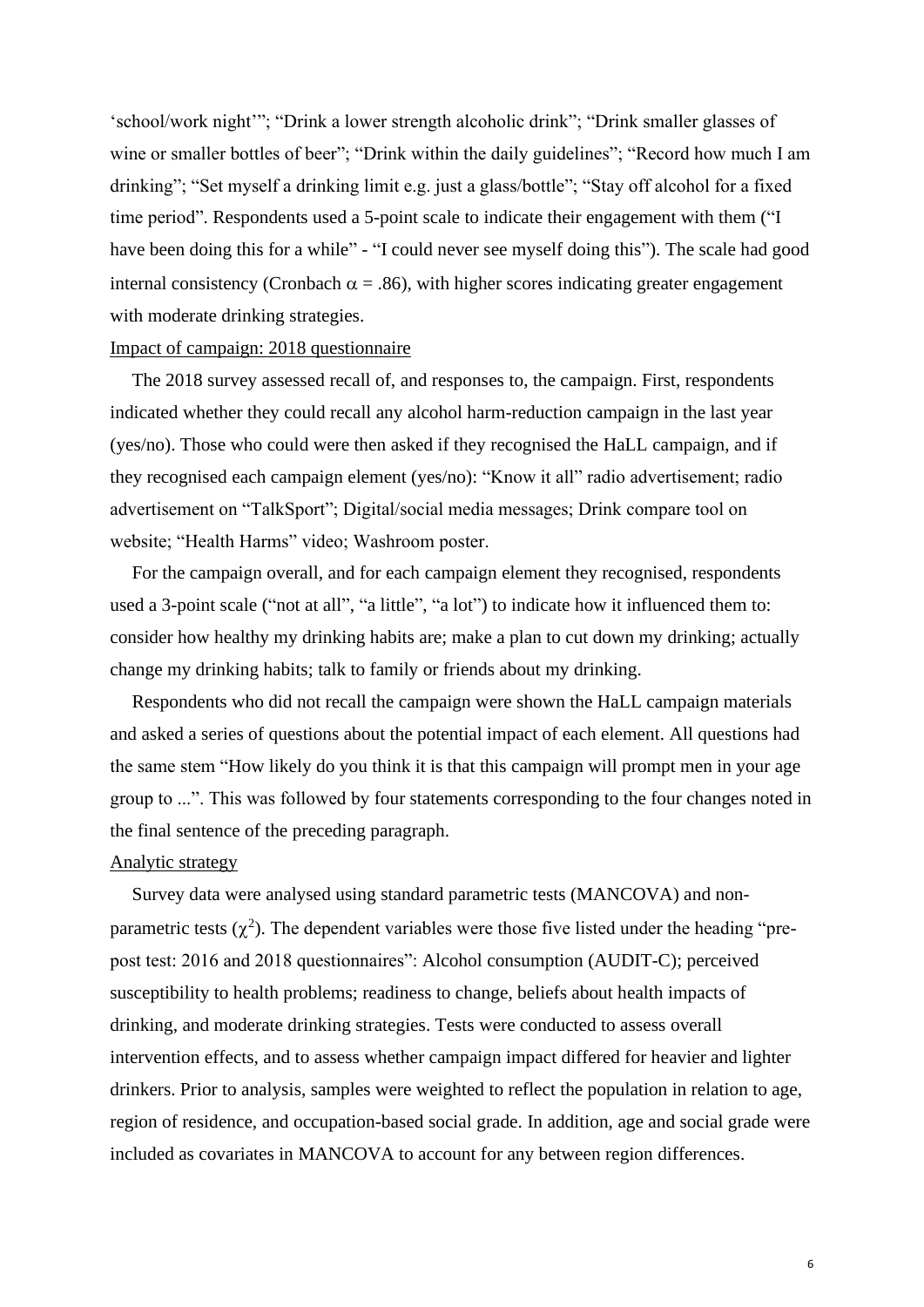#### **Qualitative evaluation of campaign**

#### Semi-structured interviews

In-depth telephone interviews lasting around 45 minutes were conducted with 14 purposively-selected survey respondents who recalled at least one campaign element. Five men had reduced their drinking after seeing the campaign (the "Acted" group), four had considered reducing their drinking but had not taken action ("Contemplated"), and five did not consider making any changes ("Disregarded"). Sample selection ensured variation according age, occupational classification, geographical location, and drinking patterns. The interviews allowed in-depth exploration of perceptions of the campaign, motivations to act, perceived barriers to action, and recommendations for future modifications of the campaign. Respondents were contacted and interviewed by the research company that conducted the survey. All men gave informed consent and the interviews were audio recorded. The authors of this paper transcribed the recordings verbatim and analysed them independently. Analytic strategy

Transcripts underwent inductive Thematic Analysis in the six phases outlined by Braun and Clarke (2006): familiarisation with data; generation of initial codes; searching for themes; reviewing themes; defining and naming themes; and writing-up. The first author conferred with the second author at regular intervals to agree coding and interpretation.

#### **RESULTS**

Table 1 shows that at baseline, there were no significant differences between the intervention and control groups in scores for alcohol consumption  $(F_{(1,2190)} = 0.88, p = .76)$ , perceived susceptibility to health problems ( $F_{(1,2190)} = 0.24$ ,  $p = .81$ ), readiness to change  $(F_{(1,2190)} = 0.43, p = .67)$ , beliefs about health impacts of drinking  $(F_{(1,2190)} = 1.06, p = .58)$ , and moderate drinking strategies ( $F_{(1,2190)} = 1.09$ , p = .55). Although the intervention group included more people aged 55-64 and fewer people aged 45-54 ( $\chi^2$ <sub>(1)</sub> = 9.01, p < .01), there were no between group differences in occupation-based social grade ( $\chi^2$ <sub>(3)</sub> = 0.19, p = .98).

# **Quantitative assessment of impact**

Table 1 shows that there was a significant group-by-time effect for alcohol consumption. Mean AUDIT-C scores fell in intervention regions, whereas they increased in the control region. Men in the intervention group reported significant increases in readiness to change scores and engagement with moderate drinking strategies, whereas men in the control group did not. There was no significant group-by-time effect for perceived susceptibility to alcoholrelated health problems, or beliefs about the potential health impact of drinking.

>> Table 1 <<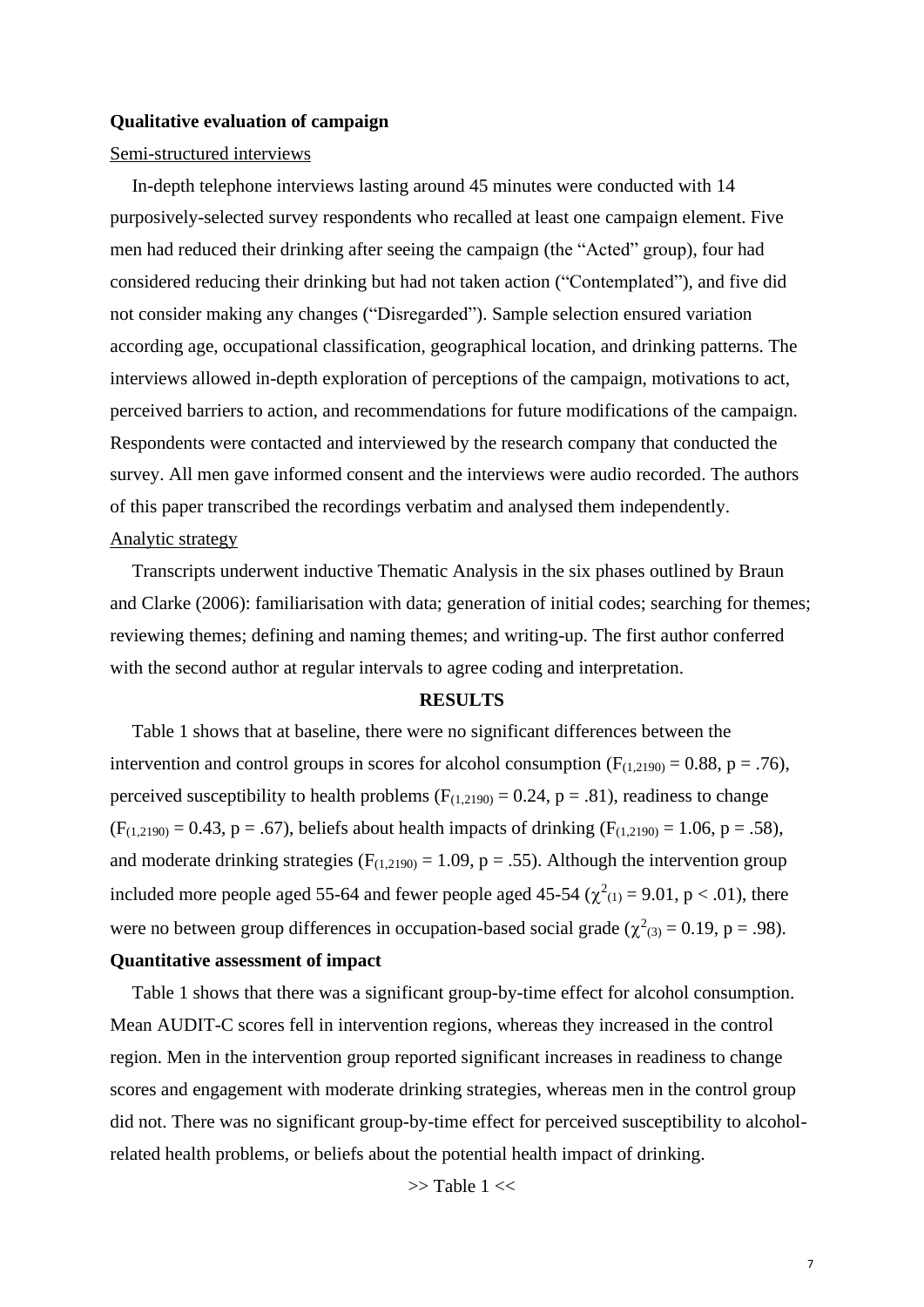#### Impact of campaign: 2018 questionnaire

"Increasing risk" drinkers were significantly more likely than "lower risk" drinkers to recall any campaigns about reducing alcohol intake (59% vs 50%;  $\chi^2$ <sub>(1)</sub> = 31.52, p < .01), and they were more likely to recognise the HaLL campaign (22% vs 16%;  $\chi^2(i) = 7.68$ , p < .01). When prompted about specific components of the campaign, respondents were most likely to remember the "Know it all" radio advertisement. "Increasing risk" drinkers were significantly more likely to remember at least on campaign element (32% vs 22%;  $\chi^2(i) = 12.46$ , p = < .01) They were also significantly more likely to remember the "Know it all" radio advertisement (23% vs 15%;  $\chi^2_{(1)} = 12.53$ , p < .01), the washroom poster (9% vs 4%;  $\chi^2_{(1)} = 13.29$ , p < .01), and digital/social media messages (7% vs 4%;  $\chi^2(1) = 4.79$ , p = .03). There were no significant differences in recall of the drink compare tool on the Drinkaware website (5% vs 4%;  $\chi^2$ <sub>(1)</sub> = 0.75, p = .39), radio advertisement on "TalkSport" (5% vs 3%;  $\chi^2(i) = 2.23$ , p = .14), or "Health Harms" video (3% vs 2%;  $\chi^2(i) = 0.15$ , p = .70).

Table 2 shows that among respondents who remembered at least one campaign element, "increasing risk" drinkers were significantly more likely than "lower risk" drinkers to say that the campaign message had: made them consider how healthy their drinking was; been a trigger for planning to cut down their intake; and been a trigger for actually making changes. After all of the drinkers who did not remember any element of the campaign had been shown the materials, the "increasing risk" drinkers were significantly more likely to say that the campaign message would encourage men of their age to: consider how healthy their drinking was; plan to reduce their intake; and actually change their drinking behaviour.

>> Table 2 <<

#### **Qualitative evaluation of campaign**

Qualitative analyses identified three major themes, some of which had sub-themes. Each theme is described below and illustrated with quotes which include a code that combines the campaign response group, an interviewee number, and the man's age - e.g., "Disregarded-16- 54" refers to 54-year-old interviewee 16 from the group who disregarded the HaLL message. Theme 1: Campaign message

Theme 1.1: Campaign focus on "everyday drinking"

The focus on "everyday drinking" rather than "excessive drinking" or "binge drinking" was well-received by all but one respondent. Men appreciated the focus on a type of drinking that was common, but was often not acknowledged as potentially problematic. This was linked to a belief that "everyday drinkers" are often unaware of the actual volumes of alcohol they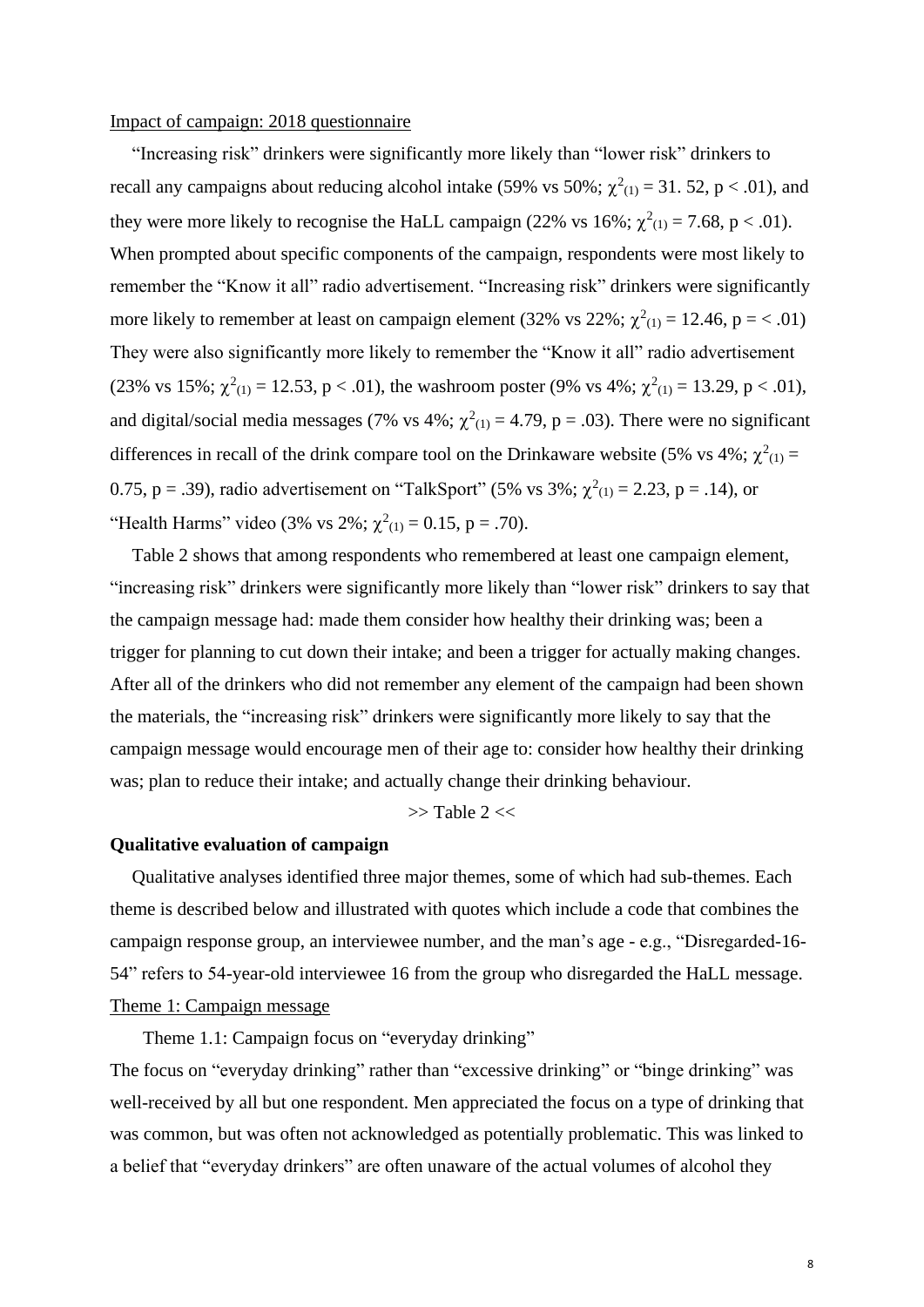routinely consume:

People that do the extremes will probably realise that what they're doing is extreme and they'll either change or won't, depending on who they are and their lifestyle, what have you. For the majority of people, it's going to be, "I don't drink too much", but if you think about it and you add up what you do all through the week and weekend, you probably go, "That adds up to too much." [Disregarded-16-54]

Some respondents explicitly developed this line of thinking by noting that for many everyday drinkers, there were "incremental increases" in the volumes of alcohol they consumed. Across all groups, men underscored the broad relevance of the campaign's focus:

It's a very wise focus, because, as I understand it, that's where Britain's hidden drinking, that's where it takes place. So, people do, kind of, drink regularly rather than in binges, at least that kind of behaviour isn't something that's really been addressed, to my knowledge, particularly with any great focus. [Disregarded-17-52]

Noteworthy due to his clear divergence from the remainder of the sample, one man argued against the focus on "everyday drinking" and instead suggested that "binge drinking" was a more urgent and necessary target for interventions. However, he acknowledged that being a police officer may have influenced his opinion: he was often exposed to the physical, emotional and financial costs of heavy episodic drinking:

I find the focus on everyday drinking in moderation to be a little annoying, purely because I think - obviously everyday drinking in excess is a massive problem - I think personally that binge drinking is much more of a serious problem than everyday drinking in moderation […] I don't think that somebody, you know, who sits at home with a partner and drinks a bottle of wine of an evening with the meal and then afterwards watching TV is a problem to society. [Acted-08-59]

Theme 1.2: Campaign message

Men positively appraised several dimensions of the campaign message, each of which is described below.

# *Theme 1.2a: Straightforward message*

Prevalent across both the "Acted" and "Contemplated" groups was a feeling that the campaign's message was clear and straightforward, and therefore accessible:

There's no science. It's just, "You have a bit less, then you'll feel a lot better." I mean, having sat there and thought about it, I've been so impressed with that simplicity. [...] There's no argument. There's no intellectualising of it… It's just, "If you drink a little less, then you'll feel a lot better." [Acted-05-53]

For several respondents, the absence of reference to alcohol units was praised. As noted in the introduction, past research has indicated that the UK system of alcohol "units" is not intuitive or easy to use (Furtwängler & de Visser, 2017a, 2017b; Robertson & Tustin, 2018). Some men shared the opinion that this enhanced the accessibility of the central message: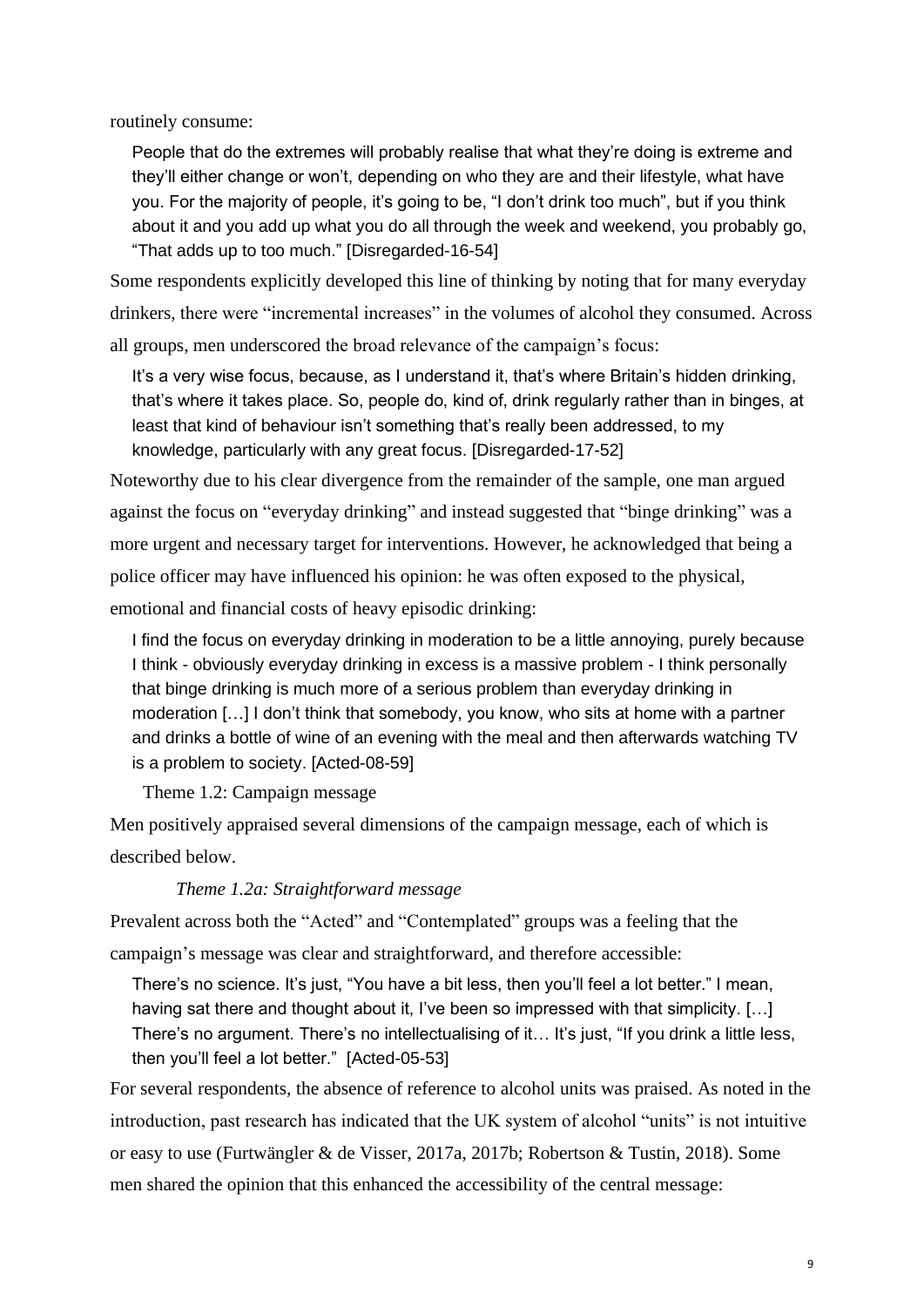There was no talk of units, was there, because I always think that's ridiculous. I still think it's stupid that they talk about alcohol in units. Nobody ever thinks about alcohol in units. Not one person who drinks thinks about units. You think about a bottle of wine, a can of beer, a pint of beer. [Acted-07-52]

The ease with which men immediately grasped the message prompted their self-reflection and deliberation. Men in the "Disregarded" group did not suggest that the message was complex or difficult to follow. Instead, they focused on other aspects of the message which are considered below.

# *Theme 1.2b: Meaningful message*

Expressions of the meaningfulness of the campaign's central message were most evident in the "Acted" group and, to a lesser degree, the "Contemplated" group. These men felt able to identify with the message:

It just struck me. I thought "Well, actually, that's true. That is very true." You know, if you have a glass of wine or two glasses of wine and you get up in the morning, you feel right as rain. There's no issue, no problem, no headache, no weirdness. If you do the same after a bottle or more of wine, then you feel the impact. If you have significantly more than that, if you go out and have five or six pints, then you do feel a lot worse than if you have a little bit less. [Acted-05-53]

Contrary to the generally positive responses from men in the "Acted" and "Contemplated" groups, men in the "Disregarded" group reported that they did not indicate that they related to the campaign's message. Some men in these groups expressed an inability to relate to the message, feeling that it was irrelevant to them because they had no experience of their health having been affected by their alcohol use:

Let's have a look at these different posters, I mean, there's, "How are your drinks stacking up through the week? Cutting out just one or two every time you drink could improve your health, and even lower your blood pressure." Well, that's fine. I'll go along with that, that's, yes, a factual statement, but I have very good blood pressure. [Disregarded-13; 53]

# *Theme 1.2c: Gain-framed message*

Some men in the "Acted" and "Contemplated" groups positively evaluated the gain-framed approach adopted in the campaign, and highlighted its motivating effect:

It was good to show… the positive side as well. People can be encouraged to have a little bit less and show that they will gain something because of that. [Contemplated-12; 62]

 $-$ 

That's good, you see, because it's positive. Positive reinforcement, from a psychological point of view, you don't punish, you just reward positive behaviour. [Acted-07-52]

These quotes reflect a belief that the campaign's gain-framed approach incentivised drinkers, and that behaviour change could provide positive feedback.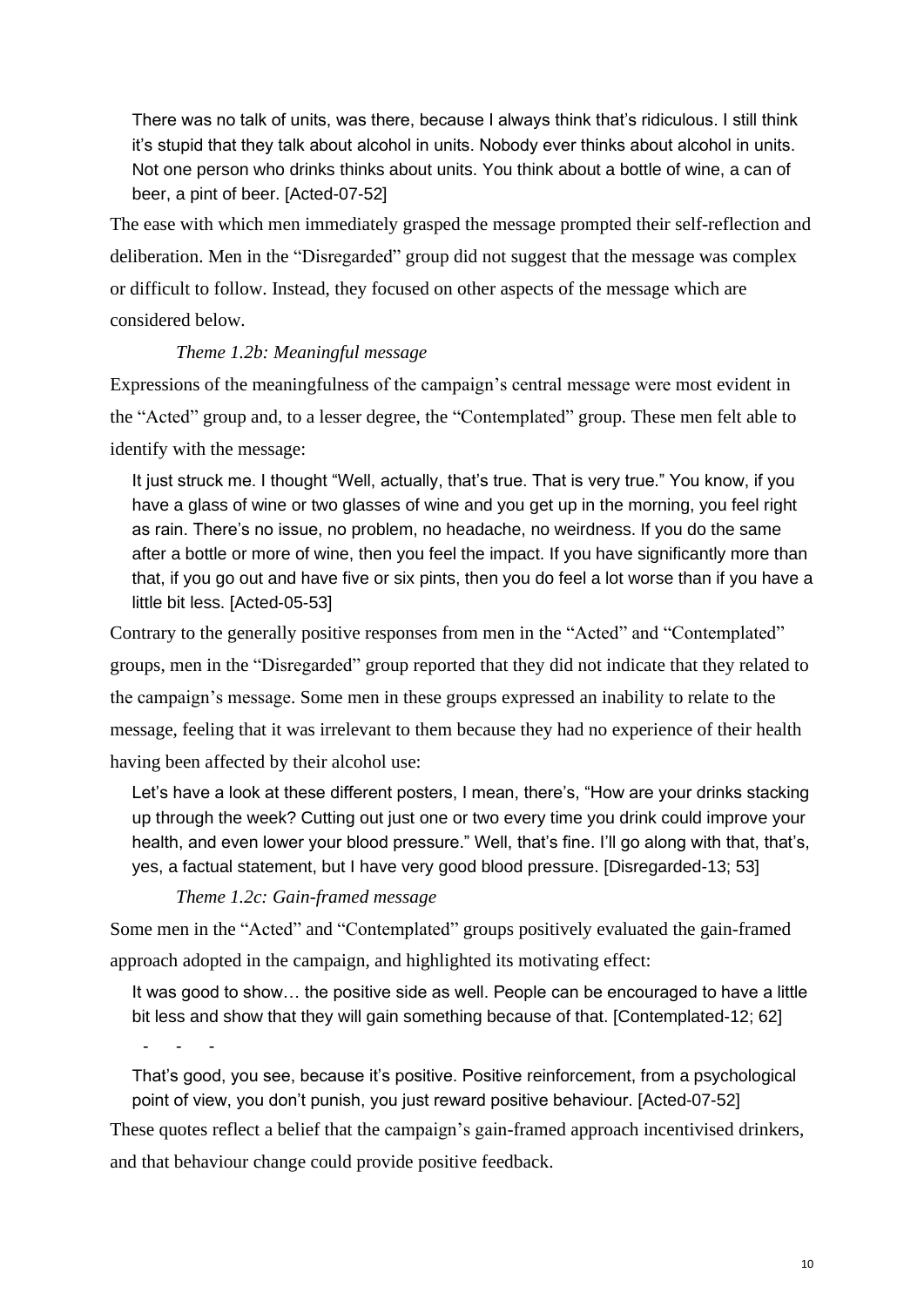#### *Theme 1.2d: Achievable message*

Observable across all groups was the feeling that encouragement to "Have a little less" was achievable. Perhaps unsurprisingly given their first-hand experience of reducing their alcohol consumption, such response were most common within the "Acted" group:

If you can say, "Well if you try this" and we're not talking about a huge change, they're probably much more likely to stop, think and say "Yes, well, maybe." [Contemplated-12- 62]

The emphasis on moderation rather than abstinence appeared pivotal to men's evaluations of the campaign's message as realistic and therefore achievable. Moreover, the idea that *any* reduction would qualify as meeting the desired goal accentuated impressions of feasibility. Theme 2: Campaign Tone

Aside from two men in the "Disregarded" group, respondents positively appraised the tone of the campaign, as outlined below.

Theme 2.1: Non-lecturing tone

Widespread among the "Acted" group and, to a lesser degree, the "Contemplated" group was a feeling that the campaign had an advisory, rather than prescriptive, tone:

What stood out to me, it wasn't lecturing, it wasn't preaching, in that sense. [...] It's always nice when someone persuades you to do something rather than telling you. [Acted-09-68] Respondents had positive perceptions of the campaign's tone as information-based and advisory, rather than overtly commanding or judgemental. Echoing several respondents' remarks, these reflections employed terms like "nanny state" and "Big Brother" to conjure an image of what they *did not* experience as the tone of the campaign. However, some men in the "Disregarded" group felt that the campaign *did* come across as lecturing:

It's obviously trying to nudge your behaviour, but it's done in such an overt way that it's just, sort of, you know, you just think, "Oh for God's sake, shut up." I just find it really condescending, irritating. [Disregarded-16-54]

These men experienced the tone as patronising, either as a result of feeling that they were being told things they were already aware of, or that the call for behaviour change was expressed too blatantly. However, it should be noted that the quote above came from a man who explicitly stated that he may have reacted defensively to *any* campaign seeking to reduce alcohol consumption given that he worked in the alcoholic drinks industry.

*Theme 2.1a: choice and personal responsibility* 

Many respondents drew attention to different ways in which the campaign's phrasing underscored the sense of choice and personal responsibility. This appeared to contribute to their openness to engaging with the campaign: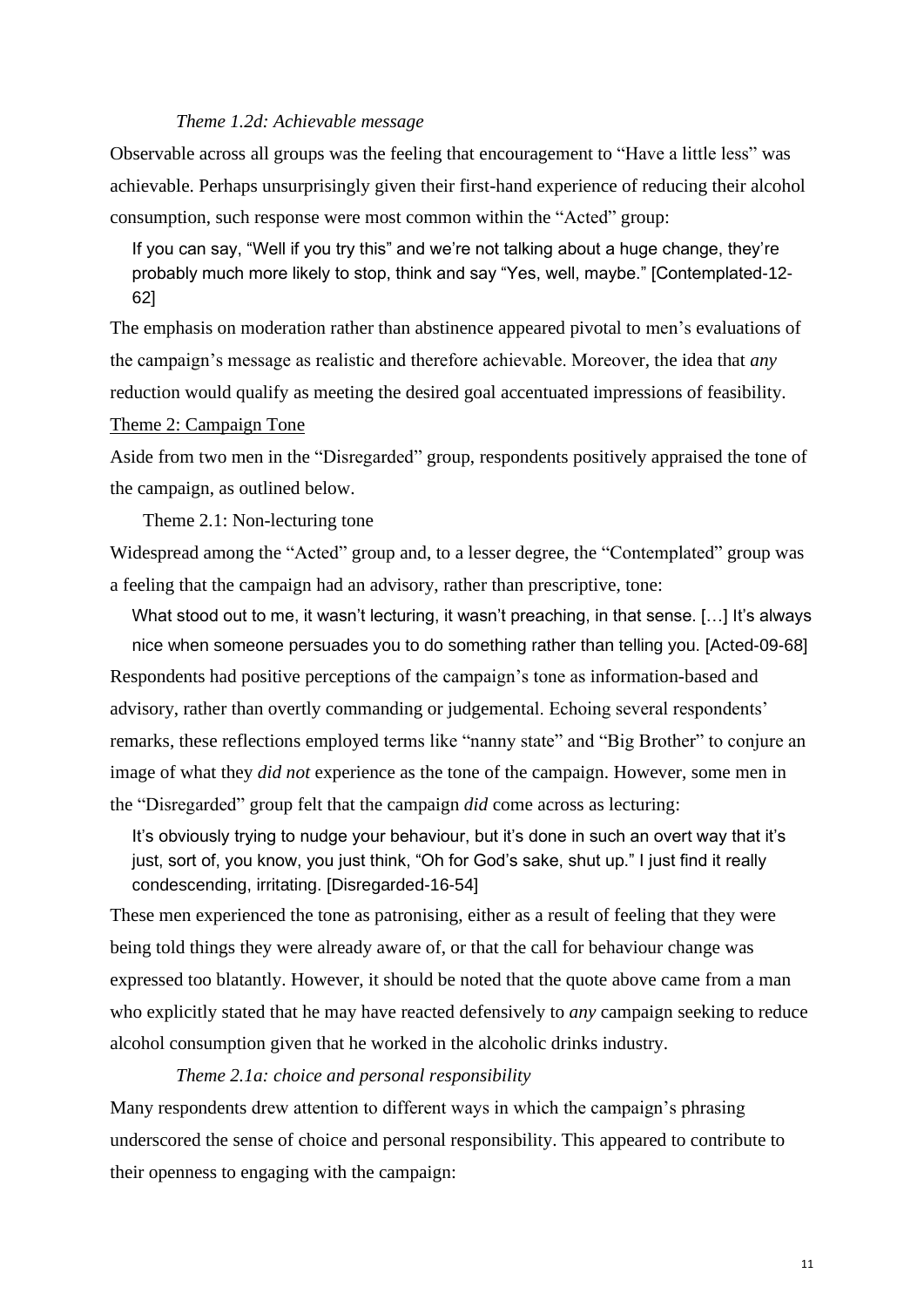There was a bit of autonomy. It's, like, saying "A little less," and giving some examples of what that is, you know, and sort of, "Cut down, or maybe have an evening," or something like that. It wasn't telling you "You must do this!" It was kind of giving some responsibility back on the person to decide what that little less would be […] I've never been one for telling people off… or wagging fingers, you've got to provide information and help people understand how they can make good choices. [Acted-07-52]

Theme 2.2: Friendly tone

When asked to consider what features of the campaign motivated their reduced alcohol consumption, several respondents from the "Acted" group identified the non-lecturing, nonthreatening and easy-to-relate-to qualities of the campaign's tone:

The tone was more chummy, pally, as if it's one of your friends come around to you and saying, "Come on. Wise up. Catch yourself on," that sort of thing. It was more like a good friend suddenly saying some sort of truths to you. [Acted-03-55]

For several men in the "Contemplated" group, the conversational style of delivery contributed to their feelings of being able to relate to it, and they associated this with their heightened contemplation of changing their drinking:

It sounded like the sort of person who could be a mate of yours, who'd look out for you and make you see that you're drinking a bit too much and it's not doing you any good, and he just wanted to help you out and put you on the right course. [Contemplated-06-55]

Theme 2.3: Non-threatening tone

In all groups, men made positive comments about the non-threatening tone of the campaign, and the absence of extreme or scary images or messages. They highlighted that this could encourage engagement with the campaign:

People are increasingly being told how to live. So, to just be informed and nudged, if you like, without anybody trying to scare you, or, as I say, tell you what's best. I think that's more likely to succeed. [Disregarded-17-52]

Clear in many men's comments was the idea that fear-based appeals are not an effective way

to persuade people to change their behaviour:

It's gentle and it's letting you make your decision as to how you go about it. You know, things like alcohol is like any drug, it's a complicated issue psychologically, and telling people off won't work. Telling them it's going to kill them. It's like, if you tell a smoker who's smoking regularly, like, "Carry on like that, it'll kill you." I mean, what, they're going to put the cigarette out and then go, "Yes, you're right," and stop? [Acted-07-52]

Theme 3: Barriers to change

The third major theme relate to a number of barriers to moderating alcohol consumption that were identified by respondents in the "Contemplated" and "Disregarded" groups.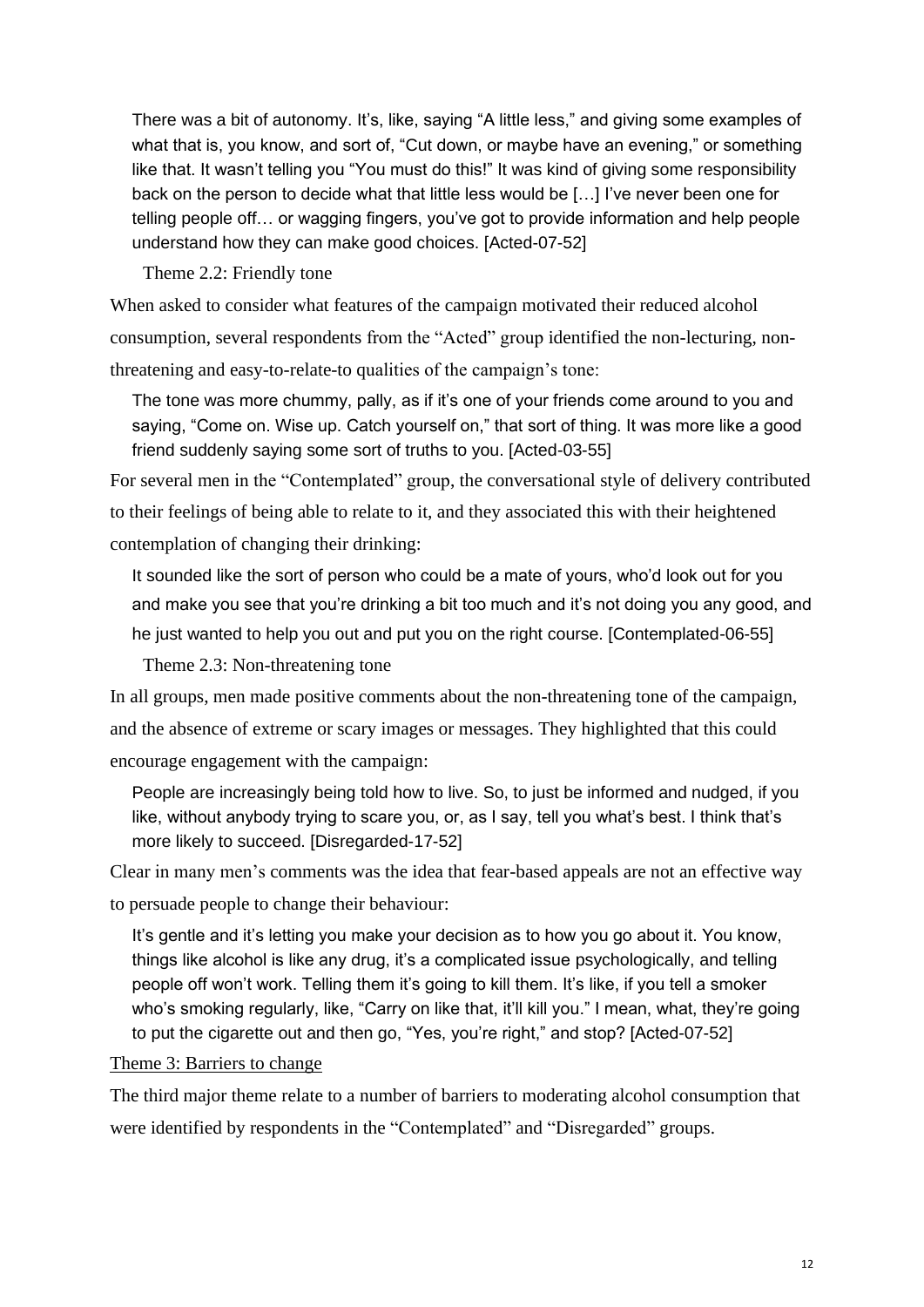Theme 3.1: Perceptions of personal relevance

The most prevalent obstacle to behaviour change reported by men who "Contemplated" or "Disregarded" behaviour change was their perception of a lack of personal relevance of the message. Many clearly felt comfortable with their current levels of alcohol consumption:

Not to be conceited, but I've got control of my drinking. [Disregarded-14-51] Some respondents developed their reasoning around their perceptions of the personal irrelevance of the campaign - or indeed any call for moderate drinking - by reflecting on the "safe" and "sensible" nature of their drinking:

I think what I'm drinking is moderate and reasonably safe. [Contemplated-11-60] Although most respondents reflected on the possible personal relevance of the campaign before drawing conclusions that they did not need to change, a small number of men experienced a complete disjunction between the campaign's message and their own drinking:

The first thing I was thinking to myself was, "Well obviously, it's not really aimed at me because I don't drink, or I don't class myself as a heavy drinker", and you know, I don't drink every day, or more than a couple of times a week. [Contemplated-10-54]

Theme 3.2: Enjoyment

A number of men in the "Contemplated" and "Disregarded" groups emphasised how their unwillingness to sacrifice the enjoyment of drinking shaped their motivation to change. The mood enhancement and sensory satisfaction experienced through drinking were highly valued and therefore presented barriers to their interest in reducing their drinking:

My main barrier is, I drink because I enjoy it, not to get drunk. So, if I'm drinking with a meal, it's part of the meal, and I enjoy a good wine. I don't go out and drink a bottle of meths or a bottle of cheap cider, I'll drink nice wine, a nice glass of wine. I enjoy drinking interesting gins with different flavours, different botanicals, so again, that's not drinking to excess, it's drinking to enjoy the drink you have. [Disregarded-13-53]

Theme 3.3: Habit

For a very small number of respondents, the role of habit was considered a particularly resistant barrier to behaviour change. Although framed in abstract, non-personal terms, one respondent highlighted the widespread influence of habitual drinking as a barrier to the impact of any intervention or education campaign:

I think it's almost habit with a lot of people. As I say, particularly perhaps when they've had

a stressful day at work and it's almost an automatic thing. [Disregarded-01-56] Interestingly, the only respondent to reflect openly on his personal struggles with habitual drinking questioned the capacity of any drinking-related campaign aimed at the general population to combat ingrained habits. He was unlike many of the other men who perceived their drinking as unproblematic in that he acknowledged the unhealthy and problematic nature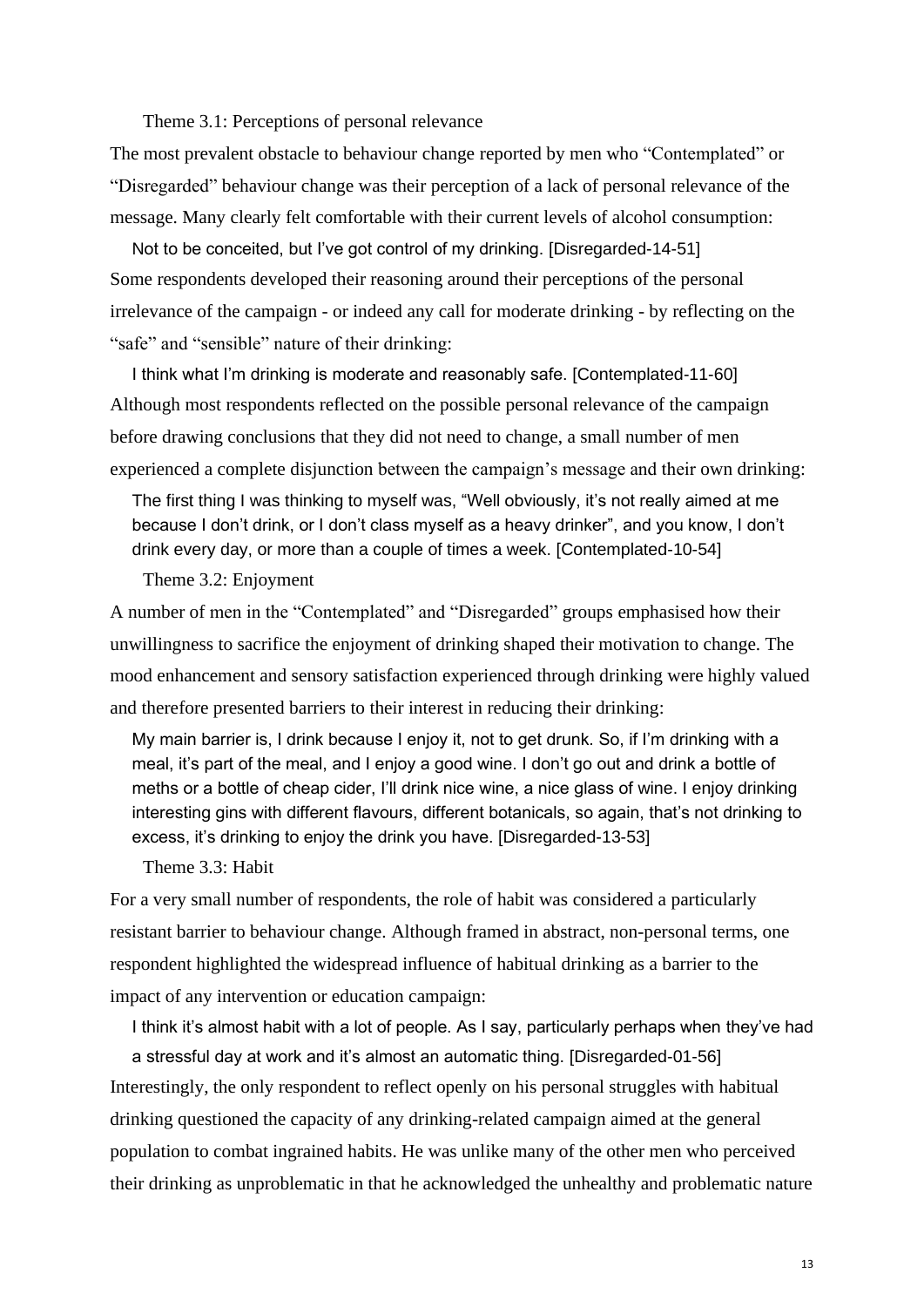of his long-standing drinking habits:

Talking about my own situation, this has been ingrained for decades, really, so it's just something I became used to, it's just down to habit. It's really hard to shift [...] I'm just thinking about how it could be effective. I mean, as I say, thinking about myself, I just can't see how it, I mean, I'd listen to it, but I can't see how it would change my behaviour. [Contemplated-06-55]

3.4: Personal resources

Although only reported by a single respondent from the "Disregarded" group, not feeling personally resourced in the face of multiple stresses was cited as an additional barrier to behaviour change. This interviewee felt that various stresses had contributed to his sense of not being resilient enough to tackle the additional challenge of reducing his alcohol consumption:

I'm very good at talking about what the effect might be on other people, but not on myself. [...] Well, in my case, I think there were some particular circumstances... I, sort of, had several highly-stressful things that were happening, all at the same time. To be honest with you, I kind of postponed any kind of attempt to add something else stressful, in the form of trying to change habits until after this period was over. [Disregarded-17-52]

3.5: Social norms

Although it was not a common theme, some men commented on the important influence of social norms for drinking. Social norms around drinking and the central role of drinking in socialising were considered to pose a challenge to attempts to change individual behaviour:

That's a barrier, isn't it? If you're out, then people tend to drink in rounds, and maybe especially with men, there's a slight discomfort in saying, "No, count me out from this round." [Disregarded-17-52]

## **DISCUSSION**

The HaLL campaign was associated with significant changes to alcohol consumption in the target audience of mid-life men: a small reduction in the intervention regions as opposed to a larger increase in the control region. It is noteworthy that the mean AUDIT-C score in the intervention region remained close to the threshold score of 5, but in the control region it increased to above the threshold indicative of "increasing risk" drinking. Data from the Health Survey for England indicate that among men aged 45-64 in the general population, there were not marked changes in patterns of alcohol consumption between 2016 and 2018 (NHS Digital, 2019). The campaign was also associated with significant increases in readiness to change, and the likelihood of using moderate drinking strategies. The campaign had its greatest impact among the target audience of heavier drinkers.

The analyses suggest a need to develop and deploy multi-component, multi-media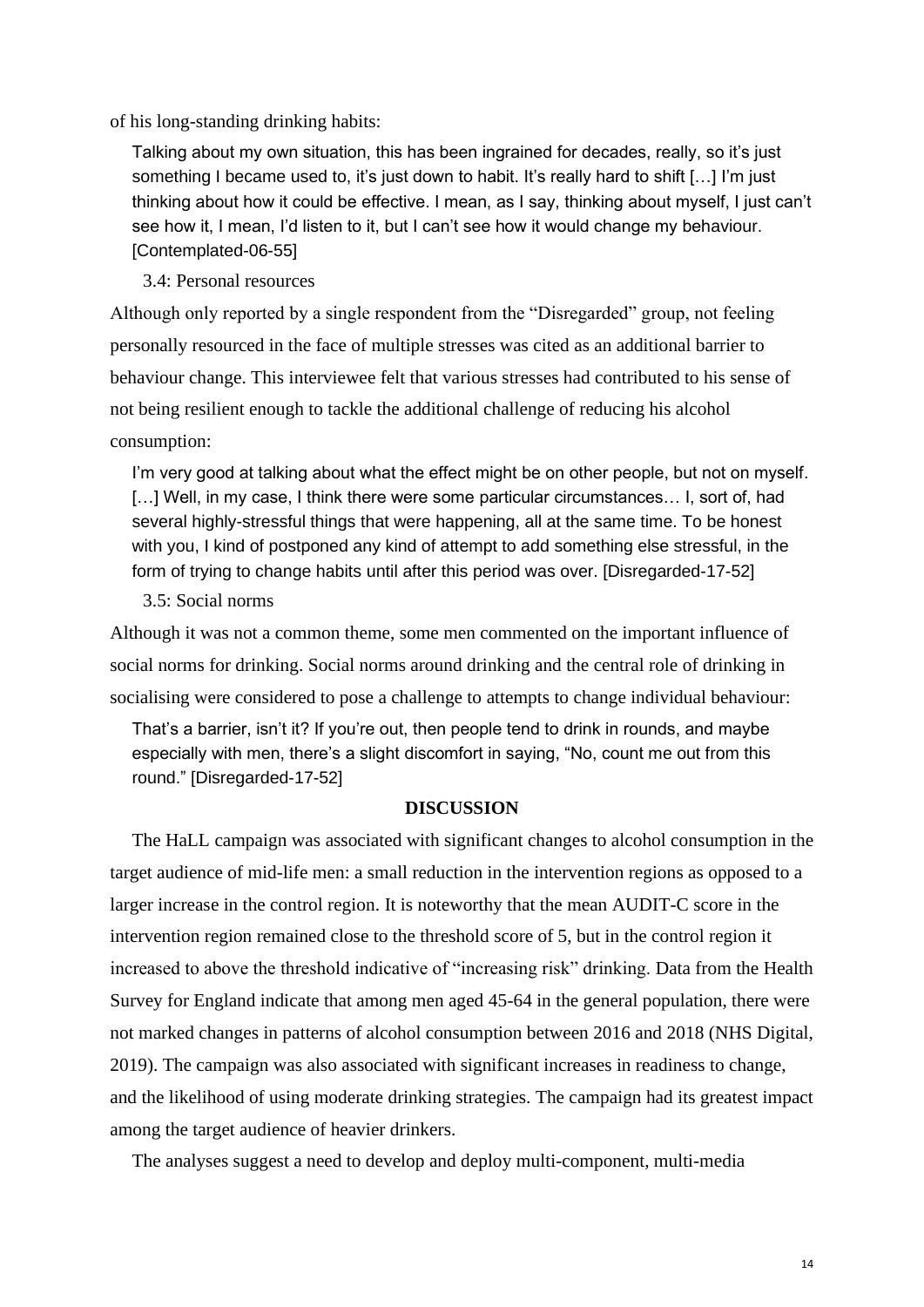campaigns, because no single element was widely recognised. This corresponds with findings that multi-component, multi-media campaigns can be more effective than less diverse approaches (Wakefield et al., 2010). The campaign focused on the health effects of alcohol use, but it may also be important to consider the (actual or perceived) social gains and losses that may be associated with reducing alcohol intake (Kingsbury et al., 2015; Robertson & Tustin, 2018). This was also noted in the qualitative evaluation.

Generally, men responded favourably to the campaign. The central message "Have a little less, feel a lot better" was well-received among men who changed their drinking and those who contemplated such change. They appreciated the straightforward, meaningful, achievable, and gain-framed qualities of the message. These responses contain echoes of the concept of "SMART" goals defined in terms of being Specific, Measurable or Motivating, Achievable, Realistic, and Time-Specific (Doran, 1981). As noted in the introduction, the HaLL campaign did not mention units, or recommend a unit intake maximum. This decision was influenced by evidence that many drinkers consider units "units" too abstract and difficult to use (Furtwängler & de Visser, 2017a, 2017b; Robertson & Tustin, 2018), and that to reduce the likelihood of various health risks, all drinkers would probably benefit from drinking less than the currently do (Rehm et al., 2019; Zhao et al., 2017).

Several aspects of the campaign were identified as particularly motivating. One key motivational factor was the HaLL message itself. It was noteworthy that several men who had begun reducing their alcohol intake prior to the campaign said that the gain-framed message (Rothman & Salovey, 1997; Salovey, 2002) confirmed the health benefits they hoped to achieve by drinking less. The overall tone of the campaign was evaluated favourably: the non-lecturing, friendly, and non-threatening qualities were identified as key positive features.

It is important to note that several barriers to moderation were identified by respondents who "Contemplated" or "Disregarded" the HaLL message. A key barrier was a perceived lack of personal relevance of the message which was reflected in a low willingness or readiness to change (Heather et al., 2009; Merrill, Wardell & Read, 2015; Prochaska & DiClemente, 1984; Schwarzer, 1999; Schwarzer & Luszczynska, 2008; Weinstein, 1988). Many men were comfortable with their current levels of alcohol consumption, had not experienced adverse health effects, and did not view the campaign's message as relevant to them. A further barrier to change was men's enjoyment of drinking socially, and their unwillingness to sacrifice this pleasure. Future campaigns would do well acknowledge these issues, and to address the positive aspects of drinking less. For example, other campaigns have highlighted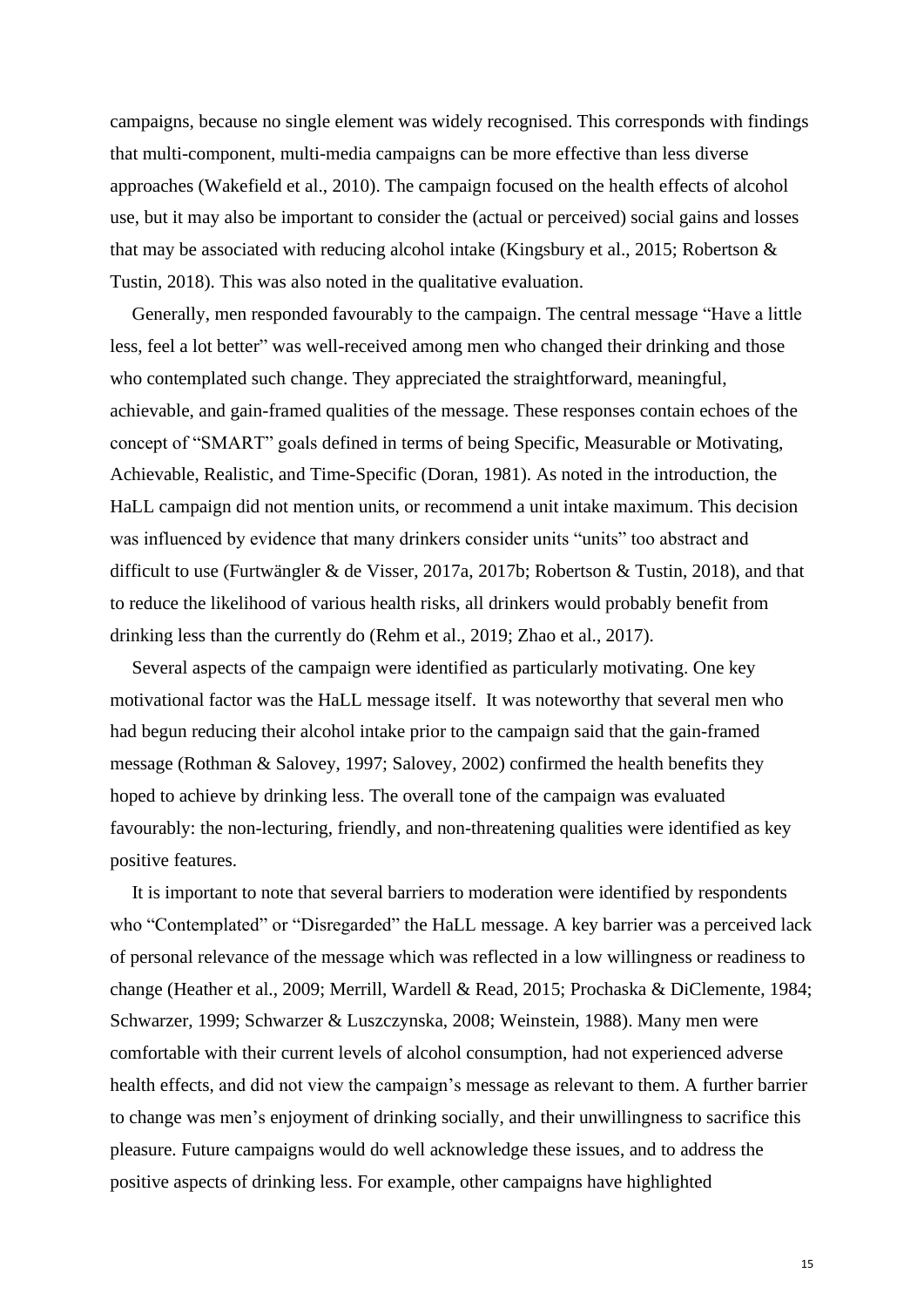improvements to sleep, concentration, energy, and weight (de Visser et al., 2016). This study was not a test of a specific model of behaviour change (Prochaska & DiClemente, 1984; Schwarzer, 1999; Schwarzer & Luszczynska, 2008; Weinstein, 1988). However, the results indicated the importance of considering how well any intervention addresses various characteristics of the target audience: initial awareness of issues; motives for drinking or changing; readiness to change; and processes of planning for and enacting change. The barriers to change that men identified could be targeted in revisions of the HaLL campaign, and in other interventions.

One strength of the study reported here was the recruitment of large population-based panels to examine the impact of a multi-component, multi-media behaviour change campaign directed at the general population. This may help to explain the difference between the findings of this study and many other studies that have not found significant changes in behaviour despite having an effect on the cognitive antecedents of alcohol use (Young et al., 2018). The reliance on self-reports of alcohol consumption without validation via an objective measure could be considered a limitation. However, this should not have been a source of bias unless there were systematic changes over time in the accuracy of self-reports between the intervention and control groups: this is unlikely.

Although the intervention led to some changes in knowledge and motivation, if people are to make changes to their unhealthy behaviour then there may be an additional need to develop the behavioural skills needed to monitor alcohol intake and to manage temptations and/or pressure to drink (de Visser et al., 2017; Fisher, Fisher & Harman, 2003). Furthermore, contemporary models of behaviour change echo this sentiment (Michie et al., 2014): in addition to motivation and behavioural skills, people must also have opportunities to attempt behaviour change. Men who did not change their behaviour identified several barriers to responding in ways encouraged by the message. It would be important for revisions of this campaign (and perhaps other campaigns) to address men's views of their drinking as not problematic, as pleasurable, and as socially expected, and also their sense of not feeling empowered to initiate or maintain behaviour change. There may, therefore, be value in applying a broader range of behaviour change techniques including providing information about others' beliefs about non-drinking, drinking, and drunkenness, facilitating identification of barriers and facilitators of moderate drinking, providing opportunities for beneficial social comparison, developing social support or behaviour change, modelling healthier behaviour, and teaching the use of plans, prompts and cues (Michie et al., 2013). This could help people to understand the relevance of the campaign message and apply it in their own lives.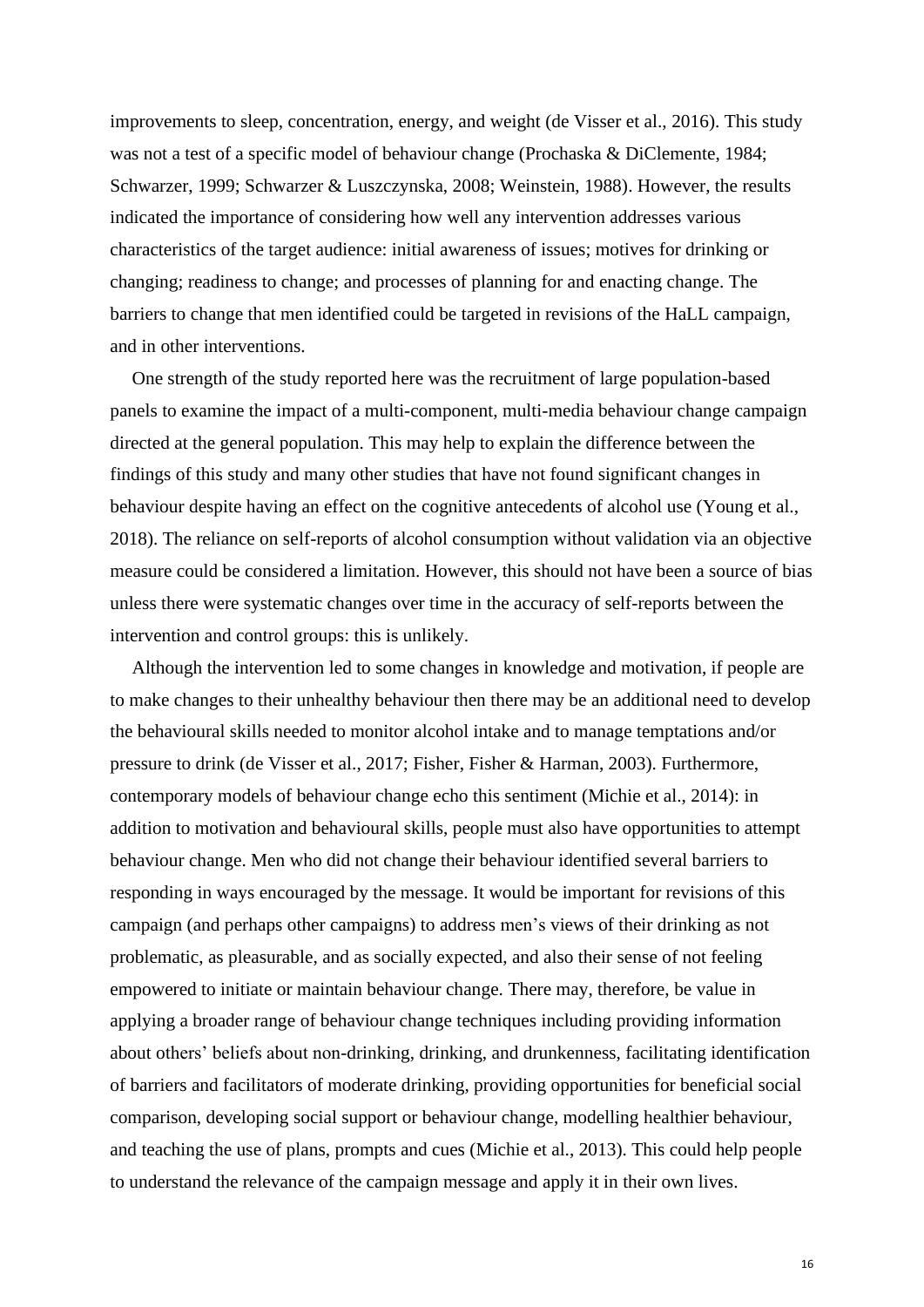#### **REFERENCES**

- Babor, T.F., Higgins-Biddle, J.C., Saunders, J.B. & Monteiro, M.G. (2001). *The Alcohol Use Disorders Identification Test (2nd Edition).* Geneva: WHO.
- Braun, V. & Clarke, V. (2006). Using thematic analysis in psychology. *Qualitative Research in Psychology*, *3*, 77-101. doi: 10.1191/1478088706qp063oa
- Bush, K., Kivlahan, D.R., McDonnell, M.B., Fihn, S.D. & Bradley, K.A. (1998). The AUDIT alcohol consumption questions (AUDIT-C) An effective brief screening test for problem drinking. *Archives of Internal Medicine*, *158*, 1789-1795. doi: 10.1001/archinte.158.16.1789
- Christmas, S. & Souter, A. (2016). *Midlife Male Drinking: Findings from research with men aged 45 to 60*. London: Drinkaware. From: https://www.drinkaware.co.uk/media/1574/ midlife-male-drinking\_v02-1.pdf
- Churchill, S., Pavey, L., Jessop, D. & Sparks, S. (2016). Persuading people to drink less alcohol: The role of message framing, temporal focus and autonomy. *Alcohol & Alcoholism*, *51*, 727-733. doi: 10.1093/alcalc/agw033
- de Graaf, A., van den Putte, B. & de Bruijn, G.-J. (2015). Effects of issue involvement and framing of a responsible drinking message on attitudes, intentions, and behavior. *Journal of Health Communication*, *20*, 989-994. doi: 10.1080/10810730.2015.1018623
- de Visser, R.O. & Piper, R. (2020). Short-and longer-term benefits of temporary alcohol abstinence during "Dry January" are not also observed among adult drinkers in the general population: prospective cohort study. *Alcohol & Alcoholism*, 55, 433-438. doi: 10.1093/alcalc/agaa025
- de Visser, R.O., Cooke, R., Cooper, G. & Memon, A. (2017). Using alcohol unit-marked glasses enhances capacity to monitor intake: evidence from a mixed-method intervention*. Alcohol & Alcoholism*, *52*, 206-212. doi: 10.1093/alcalc/agw084
- de Visser, R.O., Robinson, E. & Bond, R. (2016). Voluntary temporary abstinence from alcohol during "Dry January" and subsequent alcohol use. *Health Psychology*, *35*, 281-289. doi: 10.1037/hea0000297
- Doran, G.T. (1981). There's a SMART way to write management's goals and objectives. *Management Review*, *70*, 35-36.
- Drinkaware (2019). *Have a little less, feel a lot better evidence*. Downloaded 01 April 2019 from: https://www.drinkaware.co.uk/research/our-research-and-evaluation-reports/have-alittle-less-feel-a-lot-better-evidence
- Fisher, W.A., Fisher, J.D. & Harman, J. (2003). The Information–Motivation-Behavioral Skills model: a general social psychological approach to understanding and promoting health behavior. In: J. Suls & K.A. Wallston (Eds) *Social Psychological Foundations of Health and Illness*. London: Blackwell (pp.82-106).
- Furtwängler, N.A.F.F. & de Visser, R.O. (2013). Lack of international consensus in low risk drinking guidelines. *Drug & Alcohol Review*, *32*, 11-18. doi: 10.1111/j.1465- 3362.2012.00475.x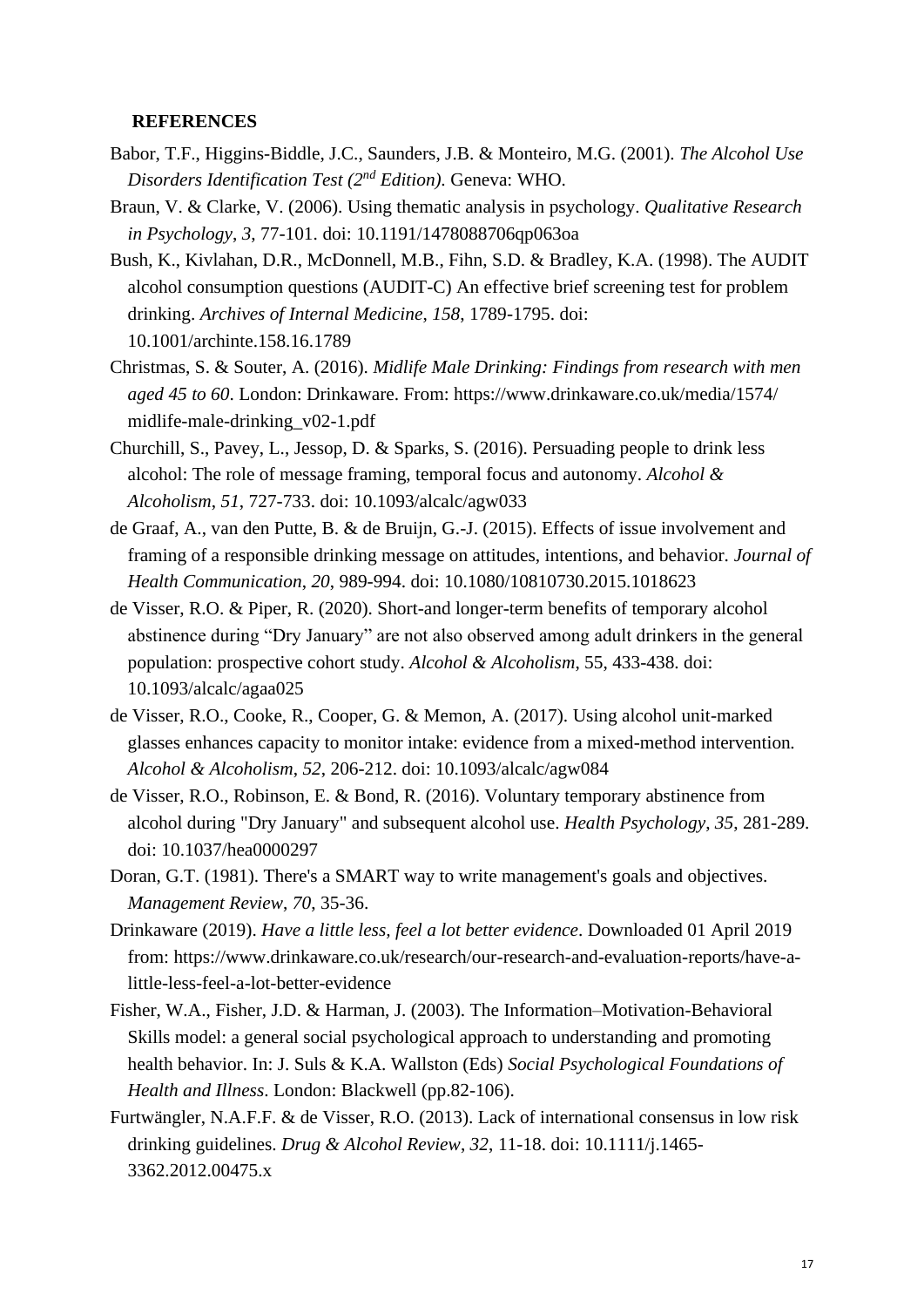- Furtwängler, N.A.F.F. & de Visser, R.O. (2017a) Motivation to adhere to unit-based guidelines for alcohol consumption and ability to do so is limited among university students, *Drugs: Education, Prevention & Policy*, *24*, 418-425. doi: 10.1080/09687637.2016.1211991
- Furtwängler, N.A.F.F. & de Visser, R.O. (2017b). University students' beliefs about unitbased guidelines: A qualitative study. *Journal of Health Psychology*, *22*, 1701-1711. [doi:](https://doi.org/10.1177/1359105316634449)  [10.1177/1359105316634449](https://doi.org/10.1177/1359105316634449)
- Gallagher, K.M. & Updegraff, J.A. (2012). Health message framing effects on attitudes, intentions, and behavior: a meta-analytic review. *Annals of Behavioral Medicine*, *43*, 101- 116. doi: 10.1007/s12160-011-9308-7
- Gore, F.M., Bloem, P.J.N., Patton, G.C., ... Mathers, C.D. (2011). Global burden of disease in young people aged 10–24 years: a systematic analysis. *Lancet*, *377*, 2093–2102. doi: 10.1016/S0140-6736(11)60512-6
- Gunstone, B., Piggott, L., Butler, B., Appleton, A. & Larsen. J. (2018). *Drinking behaviour and moderation among UK adults: Findings from Drinkaware Monitor 2018*. London: Drinkaware.
- Heather, N., Hönekopp, J., Smailes, D. & the UKATT Research Team. (2009). Progressive stage transition does mean getting better: a further test of the Transtheoretical Model in recovery from alcohol problems. *Addiction*, *104*, 949-958. doi: 10.1111/j.1360- 0443.2009.02578.x
- Hoskins, R. & Benger, J. (2013). What is the burden of alcohol-related injuries in an inner city emergency department? *Emergency Medicine Journal*, *30*, e21 doi: 10.1136/emermed-2011-200510
- Ipsos MORI (2015). *Drinkaware Monitor 2014: Adults' drinking behaviour and attitudes in the UK*. London: Drinkaware.
- Jones, L., Bellis, M.A., Dedman, D., Sumnall, H. & Tocque, K. (2008). *Alcohol-attributable fractions for England: Alcohol-attributable mortality and hospital admissions*. Liverpool: Centre for Public Health, Liverpool John Moores University.
- Kingsbury, J.H., Gibbons, F.X. & Gerrard, M. (2015). The effects of social and health consequence framing on heavy drinking intentions among college students. *British Journal of Health Psychology*, *20*, 212-220. doi: 10.1111/bjhp.12100
- Merrill, J.E., Wardell, J.D., & Read, J.P. (2015). Is readiness to change drinking related to reductions in alcohol use and consequences? A Week-to-Week Analysis. *Journal of Studies on Alcohol and Drugs*, *76*, 790-798. doi: 10.15288/jsad.2015.76.790
- Michie, S., Atkins, L. & West, R. (2014). *The Behaviour Change Wheel: A guide to designing interventions*. London: Silverback.
- Michie, S., Richardson, M., Johnston, M., Abraham, C., Francis, J., Hardeman, W., Eccles, M.P., Cane, J., Wood, C.E. (2013). The behavior change technique taxonomy (v1) of 93 hierarchically clustered techniques: building an international consensus for the reporting of behavior change interventions. *Annals of Behavioral Medicine*, *46*, 81‐95.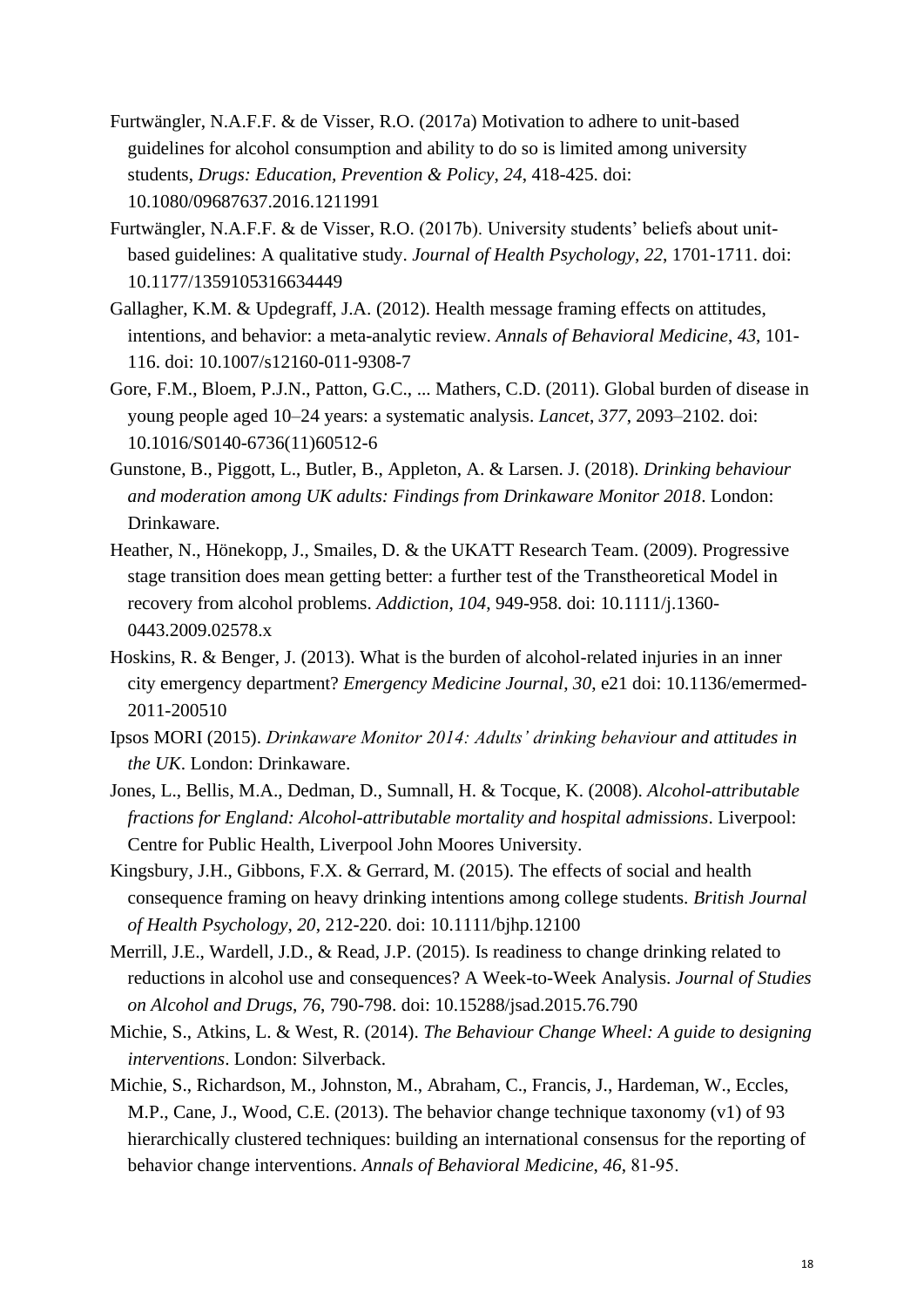doi:10.1007/s12160-013-9486-6

- Moss, A.C. & Albery, I.P. (2018). The science of absent evidence: Is there such thing as an effective responsible drinking message? *Alcohol & Alcoholism*, *53*, 26-30. doi: 10.1093/alcalc/agx070
- NHS Digital (2019). *Health Survey for England, 2018: Adults' Health-Related Behaviours Data Tables (version 2)*. dataset downloaded 12 August 2020 from: https://files.digital.nhs.uk/08/96A2C2/HSE18-Adult-Health-Related-Behaviours-tabv2.xlsx
- O'Keefe, D. J. & Wu, D. (2012). Gain-framed messages do not motivate sun protection: A Meta-Analytic Review of Randomized Trials Comparing Gain-Framed and Loss-Framed Appeals for Promoting Skin Cancer Prevention. *International Journal of Environmental Research and Public Health*, 9, 2121-2133. doi:10.3390/ijerph9062121
- O'Keefe, D.J. & Jensen, J.D. (2007). The relative persuasiveness of gain-framed and lossframed messages for encouraging disease prevention behaviors: A meta-analytic review. *Journal of Health Communication*, *12*, 623-644. doi: 10.1080/10810730701615198
- O'Keefe, D.J. & Jensen, J.D. (2009). The relative persuasiveness of gain-framed and lossframed messages for encouraging disease detection behaviors: A meta-analytic review. *Journal of Communication*, *59*, 296-316. doi: 10.1111/j.1460-2466.2009.01417.x
- Office for National Statistics (2016). *Alcohol-related deaths in the UK*. Newport: ONS. From: www.ons.gov.uk/peoplepopulationandcommunity/healthandsocialcare/causesofdeath/ bulletins/alcoholrelateddeathsintheunitedkingdom/registeredin2014
- Parke, H., Michalska, M., Russell, A., Moss, A. C., Holdsworth, C., Ling, J., & Larsen, J. (2018). Understanding drinking among midlife men in the United Kingdom: A systematic review of qualitative studies. *Addictive Behavior Reports*, *8*, 85-94. doi: 10.1016/j.abrep.2018.08.001
- Prochaska, J.O. & DiClemente, C.C. (1984). *The transtheoretical approach: Towards a systematic eclectic framework*. Homewood, IL: Dow Jones Irwin.
- Quick, B.L. & Bates, B.R. (2010). The use of gain- or loss-frame messages and efficacy appeals to dissuade excessive alcohol consumption among college students: A test of Psychological Reactance Theory. *Journal of Health Communication*, *15*, 603-628. doi: 10.1080/10810730.2010.499593
- Rehm, J., Dawson, D., Frick, U., Gmel, G., Roerecke, M., Shield, K.D., Grant, B. (2014). Burden of disease associated with alcohol use disorders in the United States. *Alcoholism: Clinical & Experimental Research*, 38, 1068-1077. doi: 10.1111/acer.12331
- Rehm, J., Gmel, G.E., Gmel, G., ... Shuper, P.A. (2017). The relationship between different dimensions of alcohol use and the burden of disease-an update. *Addiction*, *112*, 968-1001. doi: 10.1111/add.13757

Rehm, J., Soerjomataram, I., Ferreira-Borges, C. & Shield, K.D. (2019). Does alcohol use affect cancer risk? *Current Nutrition Reports*, *8*, 222–229. doi: 10.1007/s13668-019-0267-0

Robertson, K., & Tustin, K. (2018). Students Who Limit Their Drinking, as Recommended by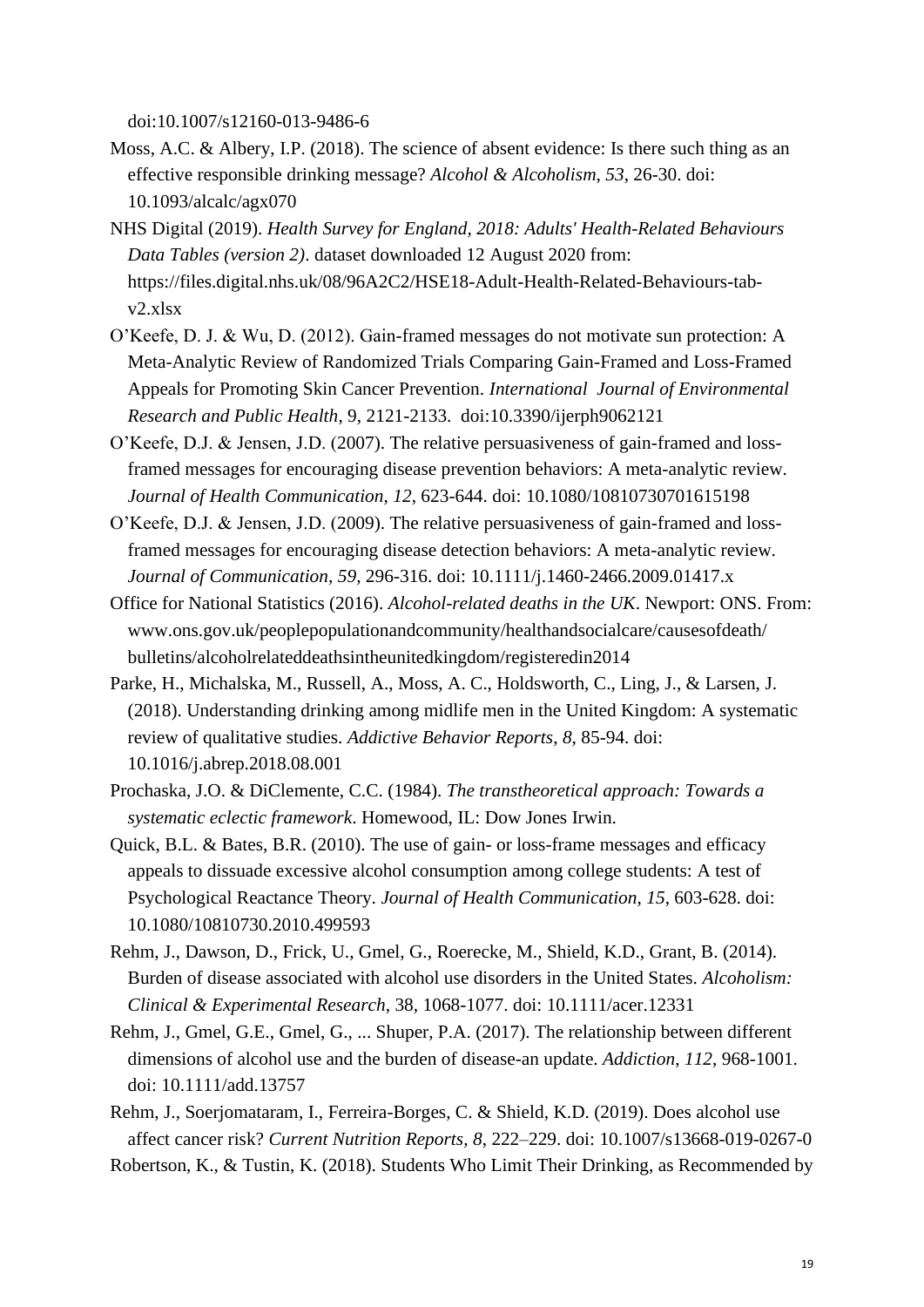National Guidelines, Are Stigmatized, Ostracized, or the Subject of Peer Pressure: Limiting Consumption Is All But Prohibited in a Culture of Intoxication. *Substance Abuse: Research and Treatment ,12*: 1-9. doi: [10.1177/1178221818792414](https://doi.org/10.1177/1178221818792414)

- Rothman, A.J. & Salovey, P. (1997). Shaping perceptions to motivate healthy behavior: The role of message framing. *Psychological Bulletin*, *121*, 3-19. doi: 10.1037/0033- 2909.121.1.3
- Salovey, P., Schneider, T.& Apanovich, A. (2002). Message framing in the prevention and early detection of illness. In J.P. Dillard & M. Pfau (Eds) *The Persuasion Handbook*. Thousand Oaks, CA: Sage (pp. 391-406).
- Schwarzer, R. (1999). Self-regulatory processes in the adoption and maintenance of health behaviors. *Journal of Health Psychology*, *4*, 115-127. doi: 10.1177/135910539900400208
- Schwarzer, R., & Luszczynska, A. (2008). How to overcome health-compromising behaviors: The health action process approach. *European Psychologist*, *13*, 141-151. doi: 10.1027/1016-9040.13.2.141
- Tait, R.J., Paz Castro, R., Kirkman, J., Moore, J.C., & Schaub, M.P. (2019). A digital intervention addressing alcohol use problems (the "Daybreak" program): quasiexperimental randomized controlled trial. *Journal of Medical Internet Research*, *21*(9), e14967. doi: 10.2196/14967
- UK Chief Medical Officers (2016). *UK Chief Medical Officers' Low Risk Drinking Guidelines*. Downloaded 08 Jan 2020 from: www.gov.uk/government/publications/alcoholconsumption-advice-on-low-risk-drinking
- Wakefield, M.A., Loken, B. & Hornik, R.C. (2010). Use of mass media campaigns to change health behaviour. *Lancet*, *376*, 1261-71. doi: 10.1016/S0140-6736(10)60809-4
- Weinstein, N.D. (1988). The precaution adoption process. *Health Psychology*, *7*, 355-386. doi: 10.1037/0278-6133.7.4.355 doi: 10.1037/0278-6133.7.4.355
- World Health Organization (2018). *Global status report on alcohol and health 2018*. Geneva: WHO.
- Young, B., Lewis, S., Katikireddi, S.V., Bauld, L., Stead, M., Angus, K., ... Langley, T. (2018). Effectiveness of Mass Media Campaigns to Reduce Alcohol Consumption and Harm: A Systematic Review, *Alcohol & Alcoholism*, *53*, 302-316. doi: 10.1093/alcalc/agx094
- Zhao, J., Stockwell, T., Roemer, A., Naimi, T. & Chikritzhs, T. (2017). Alcohol consumption and mortality from coronary heart disease: an updated meta-analysis of cohort studies. *Journal of Studies on Alcohol & Drugs*, *78*, 375‐386. doi: 10.15288/jsad.2017.78.375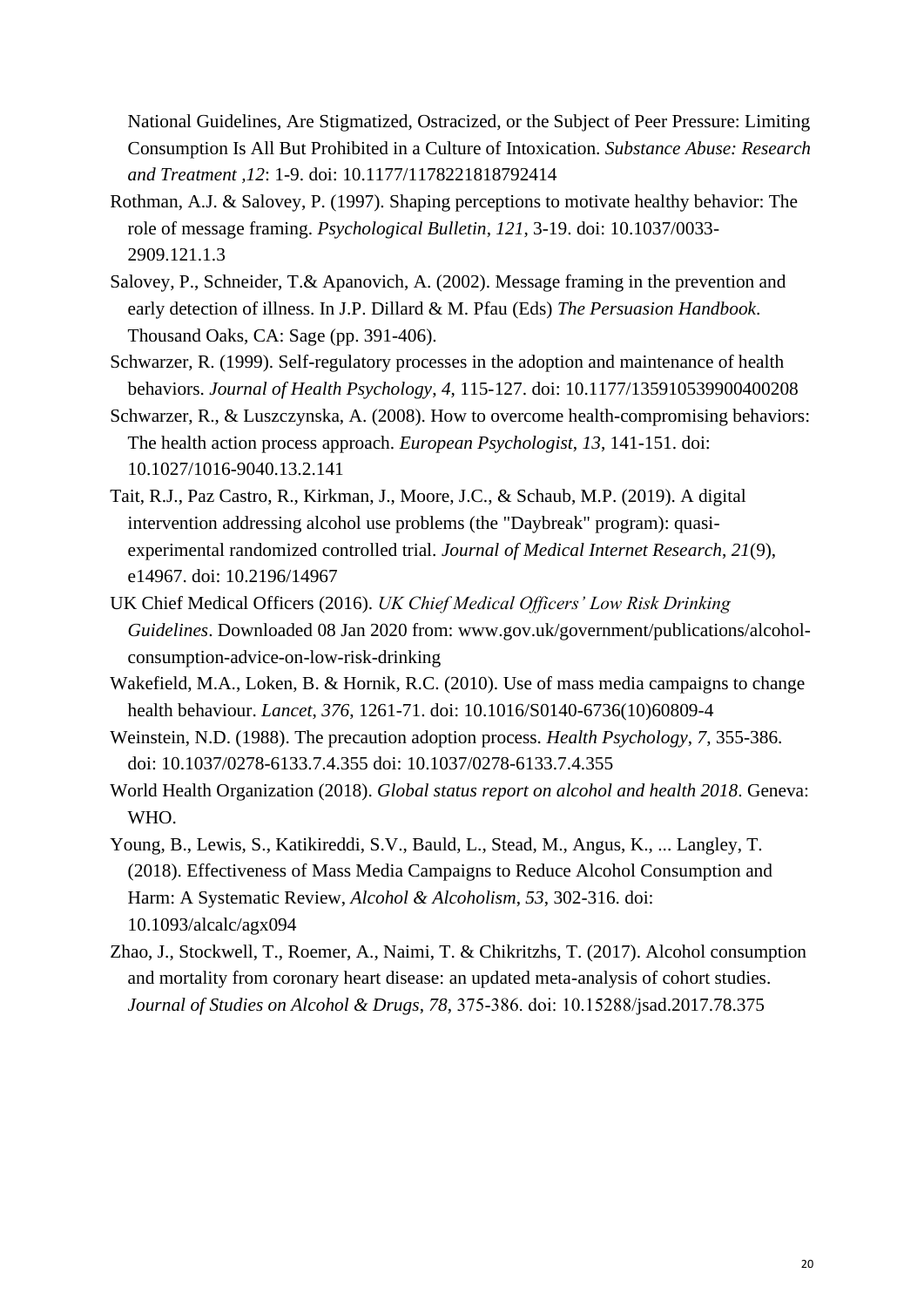|                                               | <b>Control group</b> |             | Intervention group |              |                                    |
|-----------------------------------------------|----------------------|-------------|--------------------|--------------|------------------------------------|
|                                               | 2016 panel           | 2018 panel  | 2016 panel         | 2018 panel   |                                    |
|                                               | mean (sd)            | mean (sd)   | mean (sd)          | mean (sd)    |                                    |
|                                               | $(n = 500)$          | $(n = 219)$ | $(n = 3057)$       | $(n = 1508)$ | <b>Group * Time Effect</b>         |
| AUDIT-C <sup>a</sup>                          | 4.91(3.30)           | 6.45(3.19)  | 5.05(3.37)         | 4.86(2.95)   | $F_{(1,5242)} = 11.91$ , p < .001* |
| Perceived susceptibility to harm <sup>b</sup> | 3.08(0.85)           | 2.84(0.87)  | 3.09(0.85)         | 3.14(0.84)   | $F_{(1,5242)} = 3.87, p = .064$    |
| Readiness to change drinking <sup>c</sup>     | 3.54(0.97)           | 3.35(1.06)  | 3.56(0.99)         | 3.69(1.00)   | $F_{(1,5242)} = 4.01$ , p = .045*  |
| Potential health impact of drinking c         | 3.40(0.98)           | 3.35(0.83)  | 3.45(0.98)         | 3.17(0.98)   | $F_{(1,5242)} = 2.26$ , p = .133   |
| Moderate drinking strategies <sup>d</sup>     | 3.66(0.59)           | 3.67(0.42)  | 3.63(0.63)         | 3.86(0.56)   | $F_{(1,5242)} = 4.81$ , p = .028*  |
|                                               |                      |             |                    |              |                                    |

**Table 1** Impact of "Have a little less ..." campaign on alcohol intake, attitudes toward drinking, and use of moderate drinking strategies

a - range 0 - 12

 $b$  - range:  $1 = \text{very likely} ... 4 = \text{not at all likely}$ 

c - range: 1 - Strongly disagree ... 5 Strongly agree

d - range: 1 - I have been doing this for a while ... 5 - I could never see myself doing this

 $*$  - significant difference ( $p < .05$ )